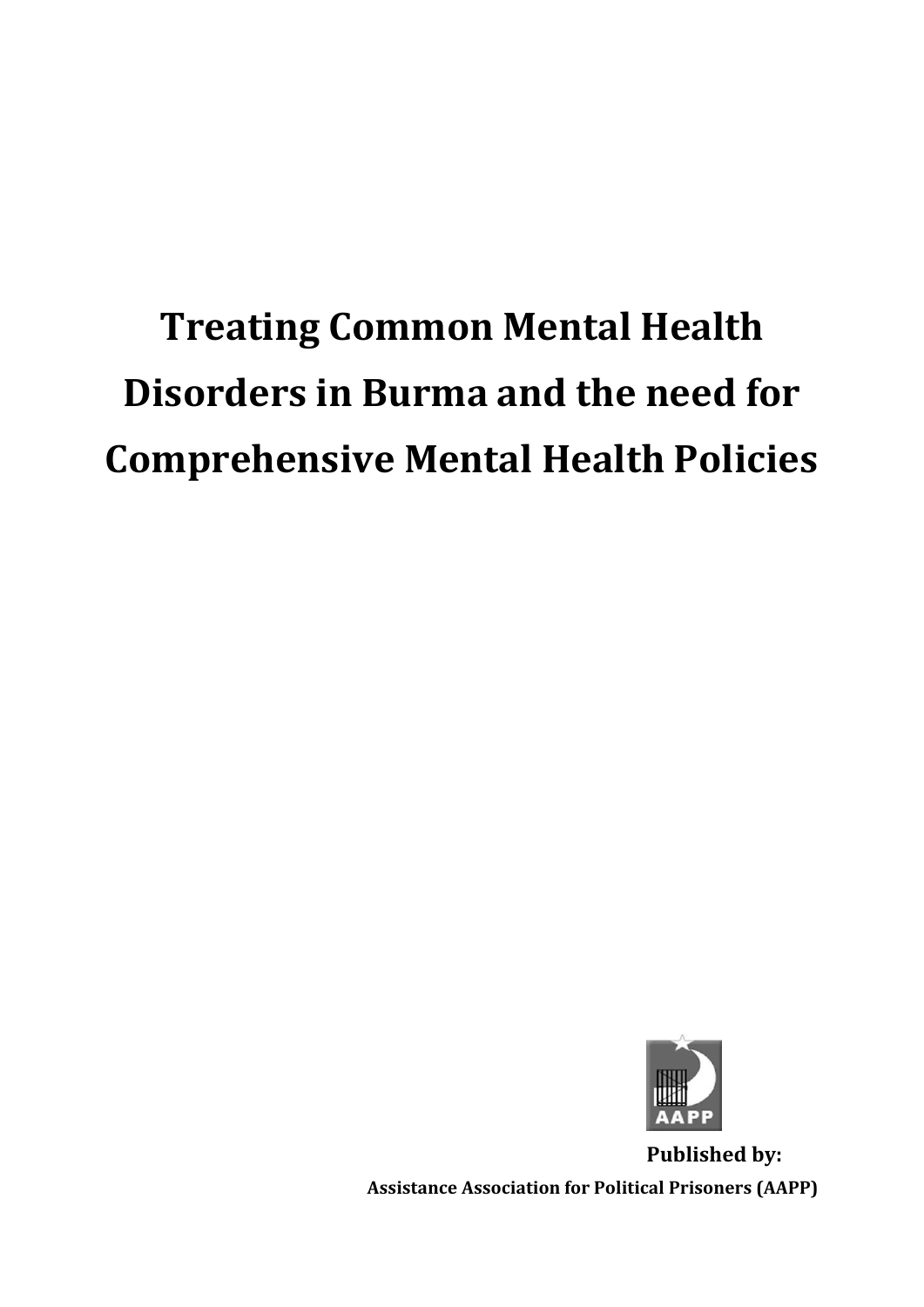## **Table of contents**

| List of Acronyms                                               | 4  |
|----------------------------------------------------------------|----|
| Introduction                                                   | 5  |
| 0.1 AAPP Mental Health Assistance Program                      | 6  |
| 0.2 Aims                                                       | 6  |
| 0.3 How to use this report                                     | 6  |
| <b>Chapter 1: Common Mental Health Disorders</b>               | 7  |
| 1.1 What are Common Mental Health Disorders?                   | 7  |
| 1.2 How do Common Mental Health Disorders Affect Society?      | 8  |
| 1.3 Who treats Common Mental Health Disorders?                 | 9  |
| Chapter 2: Challenges in Low and Middle-Income Countries       | 11 |
| 2.1 Factors Contributing to Ill Health                         | 11 |
| 2.1.1 Poverty                                                  | 11 |
| 2.1.2 Conflict                                                 | 12 |
| 2.1.3 Lack of Political Freedom                                | 12 |
| 2.2 Mental Health Resources                                    | 13 |
| 2.2.1 Community-Based Care and Institutionalized care          | 14 |
| 2.2.2 Mental Health Workforce                                  | 14 |
| 2.2.3 Distribution and Accessibility of Mental Health Services | 14 |
| 2.2.4 Funding for Mental Health                                | 15 |
| 2.2.5 Policy and Legislation for Mental Health                 | 15 |
| 2.2.6 Research into Mental Health                              | 16 |
| 2.2.7 Stigma of Mental Illness                                 | 16 |
| Chapter 3: Mental Health in Burma                              | 18 |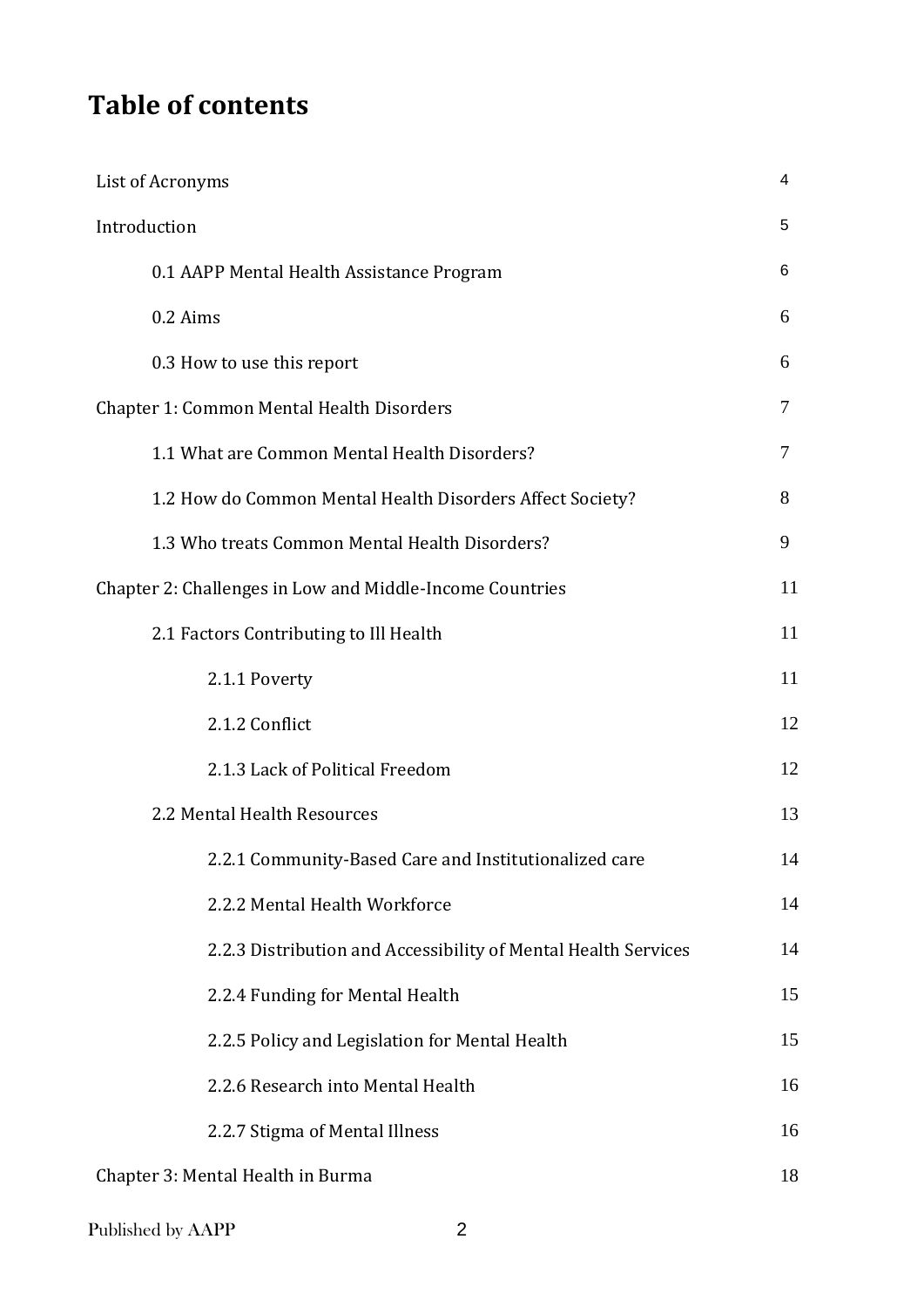| Chapter 4: How is Global Mental Health Developing?            | 20 |
|---------------------------------------------------------------|----|
| 4.1 World health organization: Mental Health Action Programme | 20 |
| 4.2 International Solutions to Mental Healthcare Scale-Up     | 22 |
| Chapter 5: CETA in Burma                                      | 25 |
| Chapter 6: Recommendations and Conclusion                     |    |
| References                                                    |    |
| <b>Recommended Readings</b>                                   |    |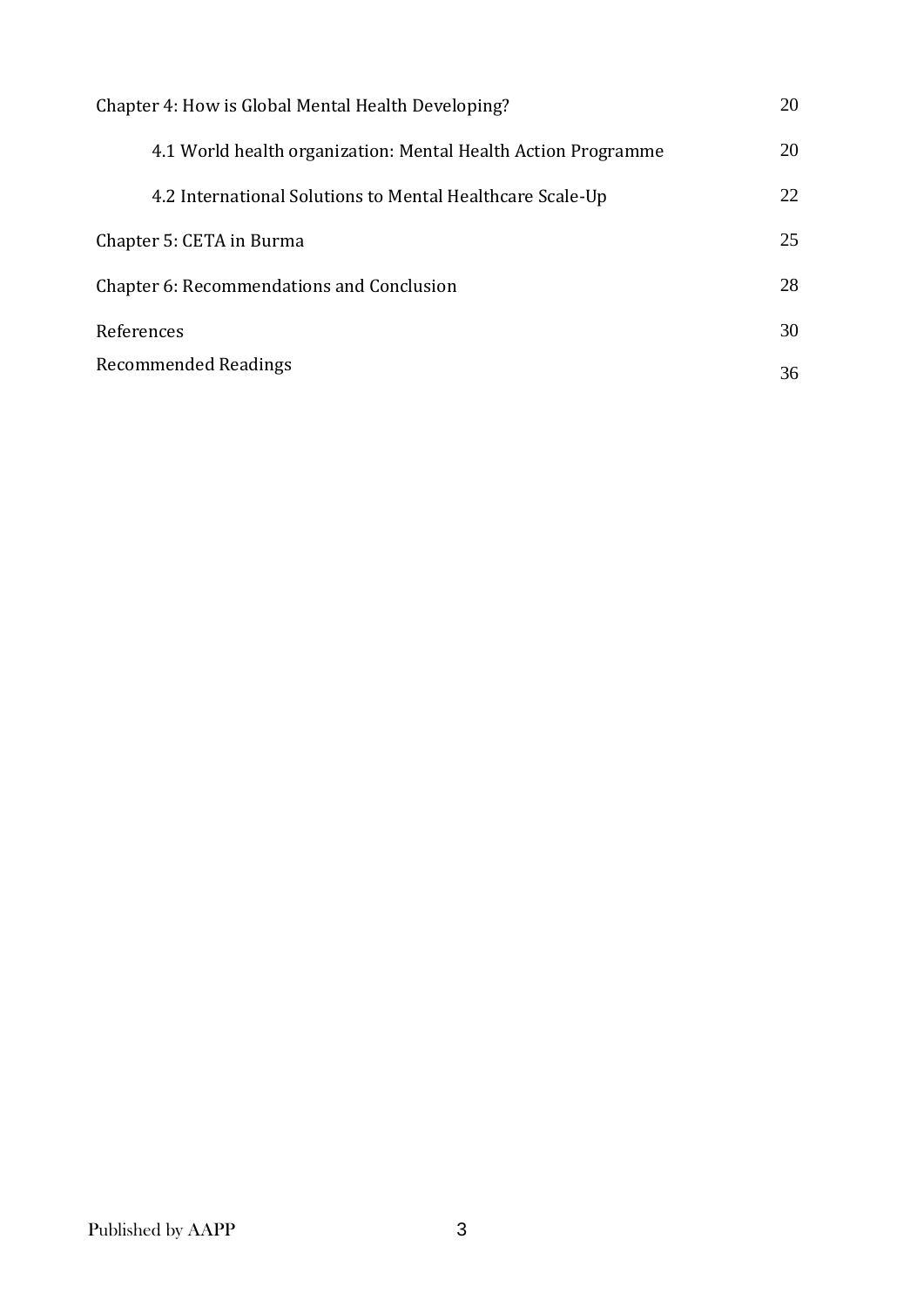## **List of Acronyms**

| <b>AAPP</b>   | <b>Assistance Association for Political Prisoners</b>             |
|---------------|-------------------------------------------------------------------|
|               | <b>ASPIRE-MHS</b> Asia Pacific Research for Mental Health Service |
| <b>CETA</b>   | <b>Common Elements Treatment Approach</b>                         |
| <b>CMHD</b>   | <b>Common Mental Health Disorders</b>                             |
| <b>GAP</b>    | <b>Generalized Anxiety Disorder</b>                               |
| <b>CRPD</b>   | Covenant on the Rights of Persons with Disabilities               |
| <b>FPP</b>    | <b>Former Political Prisoner</b>                                  |
| <b>HIC</b>    | High Income Country                                               |
| <b>ICESCR</b> | International Covenant of Economic, Social and Cultural Rights    |
| <b>IDP</b>    | <b>Internally Displaced Person</b>                                |
| <b>INGO</b>   | International Non-Governmental Organization                       |
| <b>JHU</b>    | Johns Hopkin's University                                         |
| <b>LIC</b>    | Lower Income Country                                              |
| <b>LMIC</b>   | Low and Middle Income Country                                     |
| <b>MGMH</b>   | Movement for Global Mental Health                                 |
| <b>MHAP</b>   | Mental Health Assistance Program                                  |
| mhGAP         | Mental Health Gap Action Program                                  |
| mhGAP-IG      | Mental Health Gap Action Program Intervention Guide               |
| <b>MHIN</b>   | <b>Mental Health Innovation Network</b>                           |
| NGO           | Non-Governmental Organization                                     |
| <b>OCD</b>    | Obsessive Compulsive Disorder                                     |
| <b>PTE</b>    | <b>Potentially Traumatic Event</b>                                |
| <b>PTSD</b>   | Post Traumatic Stress Disorder                                    |
| <b>UDHR</b>   | <b>Universal Declaration of Human Rights</b>                      |
| <b>WHO</b>    | World Health Organization                                         |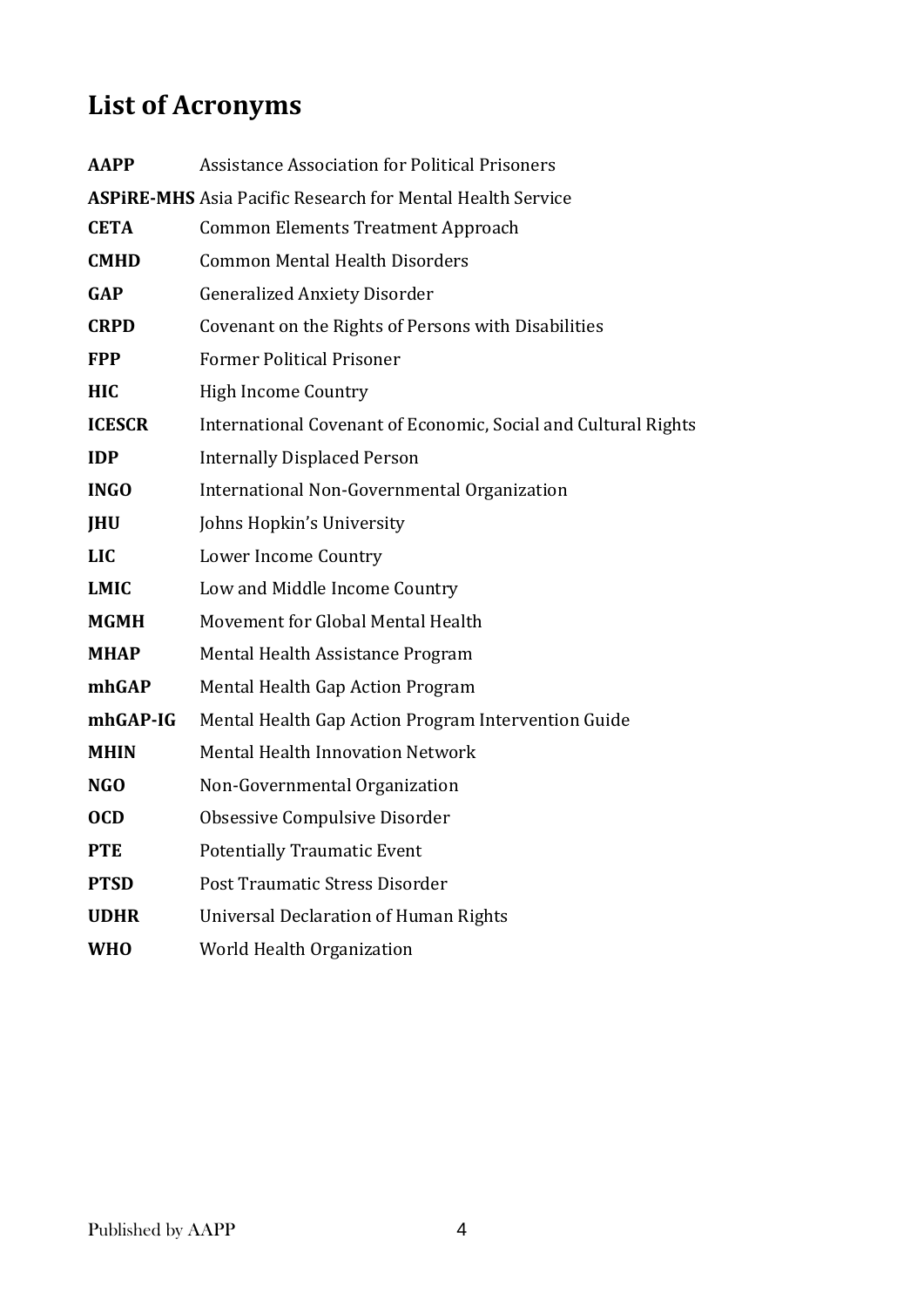### **Introduction**

In 2015, two of the ten health problems that cause most disability in Burma were mental health problems: depressive and anxiety disorders (IHME 2015). Prevalence of both of these disorders is increasing (WHO 2017a). They make up what are called Common Mental Health Disorders (CMHDs). Effective therapies are available for CMHDs, however, the majority of the world's population does not have access to these treatments. In Burma, the treatment gap for CMHDs is nearly 90% (Than Tun Sein et al. 2014). Recent political reforms in Burma create a window of opportunity for policy makers to strengthen the mental health system. The Assistance Association for Political Prisoners (AAPP) is amongst Burma's leading implementers of, and supporters for the improvement of, mental health services. This is AAPP's first advocacy report on mental health.

### **0.1 AAPP's Mental Health Assistance Program**

For the last several years, AAPP has had the opportunity to work with Johns Hopkins University (JHU) Applied Mental Health Research group to implement a novel and promising mental health treatment program, named Common Elements Treatment Approach (CETA). CETA trainers began educating actors from the civil society to practice alongside them and extend the reach of the program. The Mental Health Assistance Program (MHAP) is now an integral part of AAPP's work. AAPP has witnessed the life-changing effects that mental health treatment can have on people suffering from mental health disorders. But AAPP has also experienced first-hand how fragile Burma's current mental healthcare system is. AAPP raises awareness of mental health treatment at all levels of society. AAPP collaborates with the Ministry of Health and Sports in Burma, Burmese universities, international research groups, actors of civil society, and many more. Together, AAPP works for a system where people suffering from mental illness are no longer neglected, but get the healthcare they are entitled to.

#### **0.2 Aims**

This report aims to:

- Explain the importance of providing evidence based mental health services for CMHDs, in particular to the Burmese population;
- Show examples of the successful implementation of CETA; and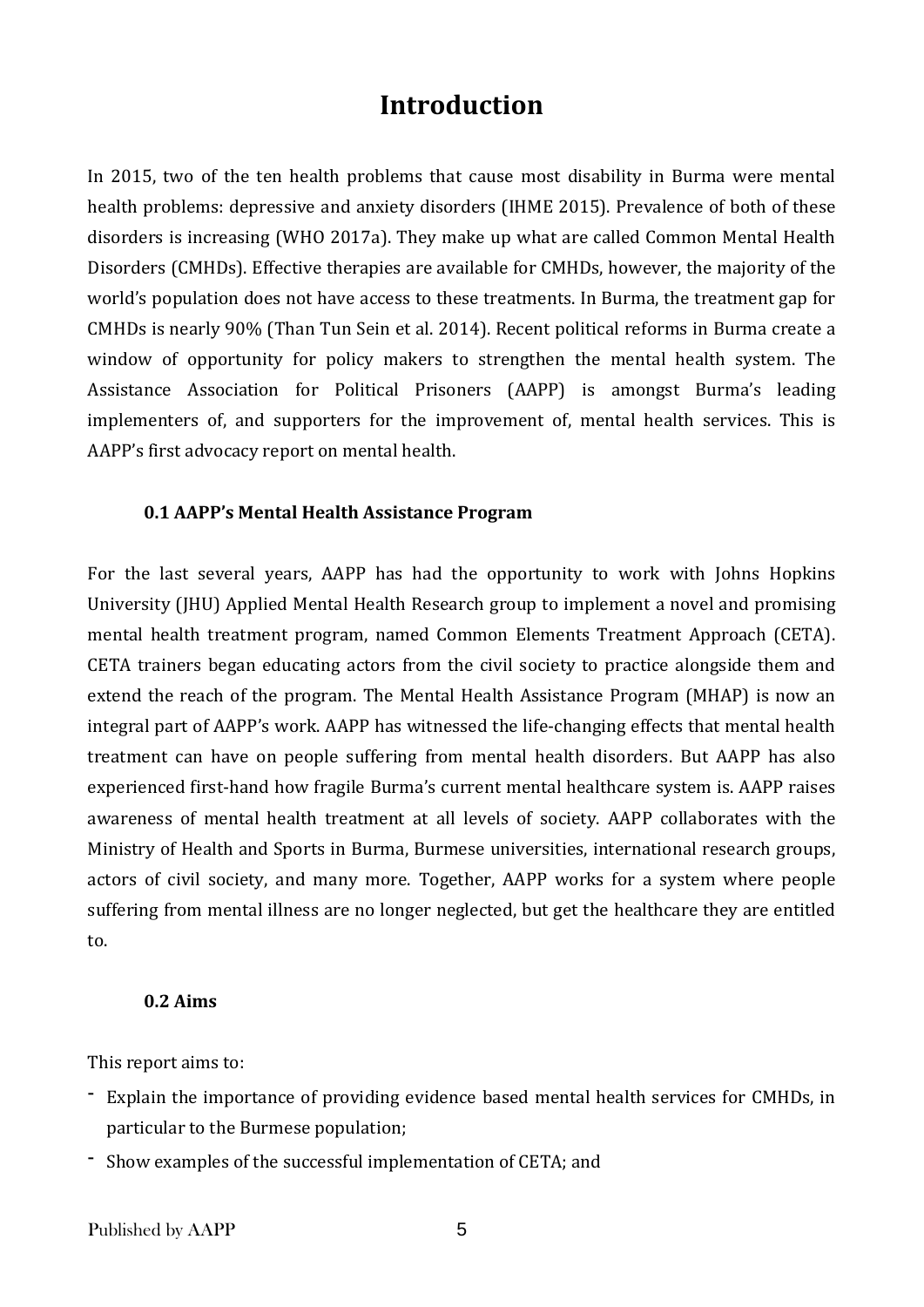- Outline AAPP's recommendations for strengthening the mental health system in Burma after years of experience in the field

### **0.3 How to use this report**

This report is meant for policy makers of Burmese health policy; all medical care providers and providers of mental healthcare in particular; providers of public service, such as all health workers, prison staff, police, teachers, military, and social workers; students in all these fields; national and international academics; staff from non-governmental organizations (NGOs), international NGOs (INGOs) and civil society organizations (CSOs); and any other interested parties.

Depending on their background, readers will use this report in different ways. Chapter one through four are largely informative, and will be useful to those with less experience in mental healthcare or the Burmese context. Others who have experience in mental healthcare in Burma will be able to briefly scan through these sections. Chapter five is more narrative and illustrative, and will be interesting to those not familiar with CETA. AAPP strongly recommends **all readers** to read the recommendations set out in chapter six. These recommendations can give anyone an idea of what they can do to support and contribute to mental healthcare in Burma.

A list of recommended readings is included at the end. This serves to elaborate on some of the major issues this reports argues for, but that are sometimes touched upon only briefly because of space limitation.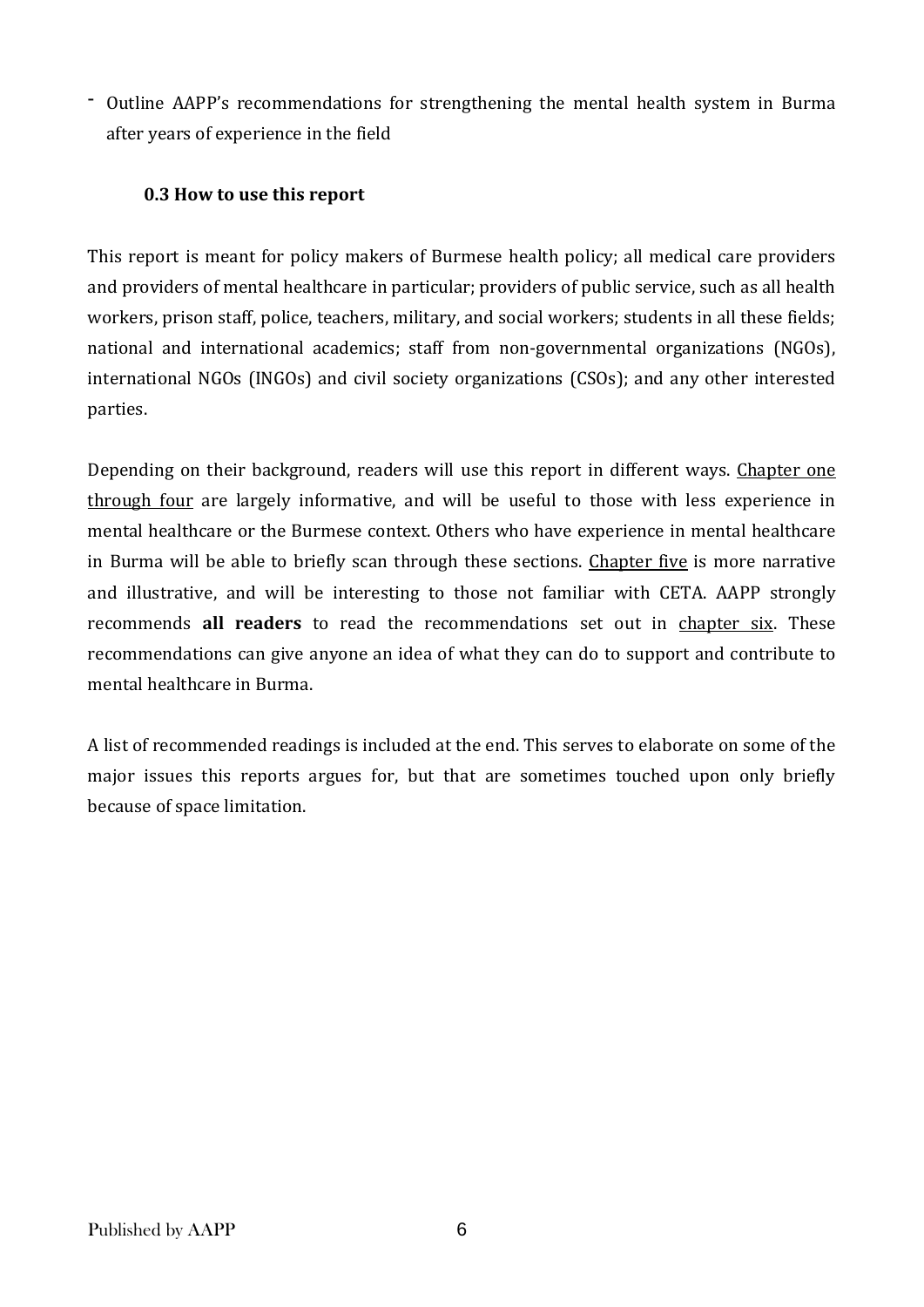## **Chapter 1**

## **Common Mental Health Disorders**

The World Health Organization (WHO) defines mental health as "A state of well-being in which every individual realizes his or her own potential, can cope with the normal stresses of life, can work productively and fruitfully, and is able to make a contribution to her or his community" (WHO 2014c). By definition, for a mental state to classify as a 'disorder', it has to cause dysfunction. It is then called "mental disorder" or "mental illness". CMHDs are a group of disorders that are especially prevalent globally (WHO 2017a). The term is understood to involve two groups of mental disorders: depressive and anxiety disorders (ibid). Occasionally, the definition includes substance abuse disorder as well.

This section will describe what CMHDs encompass: their relation to other mental health disorders, prevalence, clinical presentation, and treatment.

### **1.1. What are Common Mental Health Disorders?**

An international standard source for an overview of mental disorder is the International Classification of Diseases (ICD) of Mental and Behavioral Disorders, released by the WHO in 1993<sup>1</sup> (WHO 1993). This document, like others of its kind, excludes neurological disorders from psychiatric disorders. Traditionally, neurological disorders have to do with the brain as an organ. Psychiatric disorders, including CMHDs, have to do with the mind. The breadth of mental disorders include dementia, schizophrenia, bipolar disorder, eating disorder, and mental retardation<sup>2</sup> (WHO 1993). Amongst these, depressive and anxiety disorders are especially common. Global prevalence rates are estimated at 4.7% for depressive disorders (Ferrari et al. 2013), 7.3% for anxiety disorders<sup>3</sup> (Baxter et al. 2013), and 17.6% for CMHDs (Steel et al. 2014). In a population affected by political violence and displacement, prevalence of depression and the anxiety disorder post-traumatic stress disorder (PTSD) have been estimated to average 30.6% and 30.8% respectively (Steel et al. 2009). Depression now ranks 13th of the 20 leading causes of disability globally (WHO 2016). For both depressive and anxiety disorder, evidence-based treatments are available. Yet most affected people, especially in low-middle-income countries (LMICs), do not receive any treatment. This is

1

 $1<sup>1</sup>$  A new version of the ICD is expected in 2018.

 $2$  For the full scope of mental disorders, the reader is advised to look at the ICD-10.

 $3$  Anxiety disorder and depressive disorder may also present together. This is called comorbidity, and makes prevalence of these diseases complicated to estimate (Wu and Fang 2015)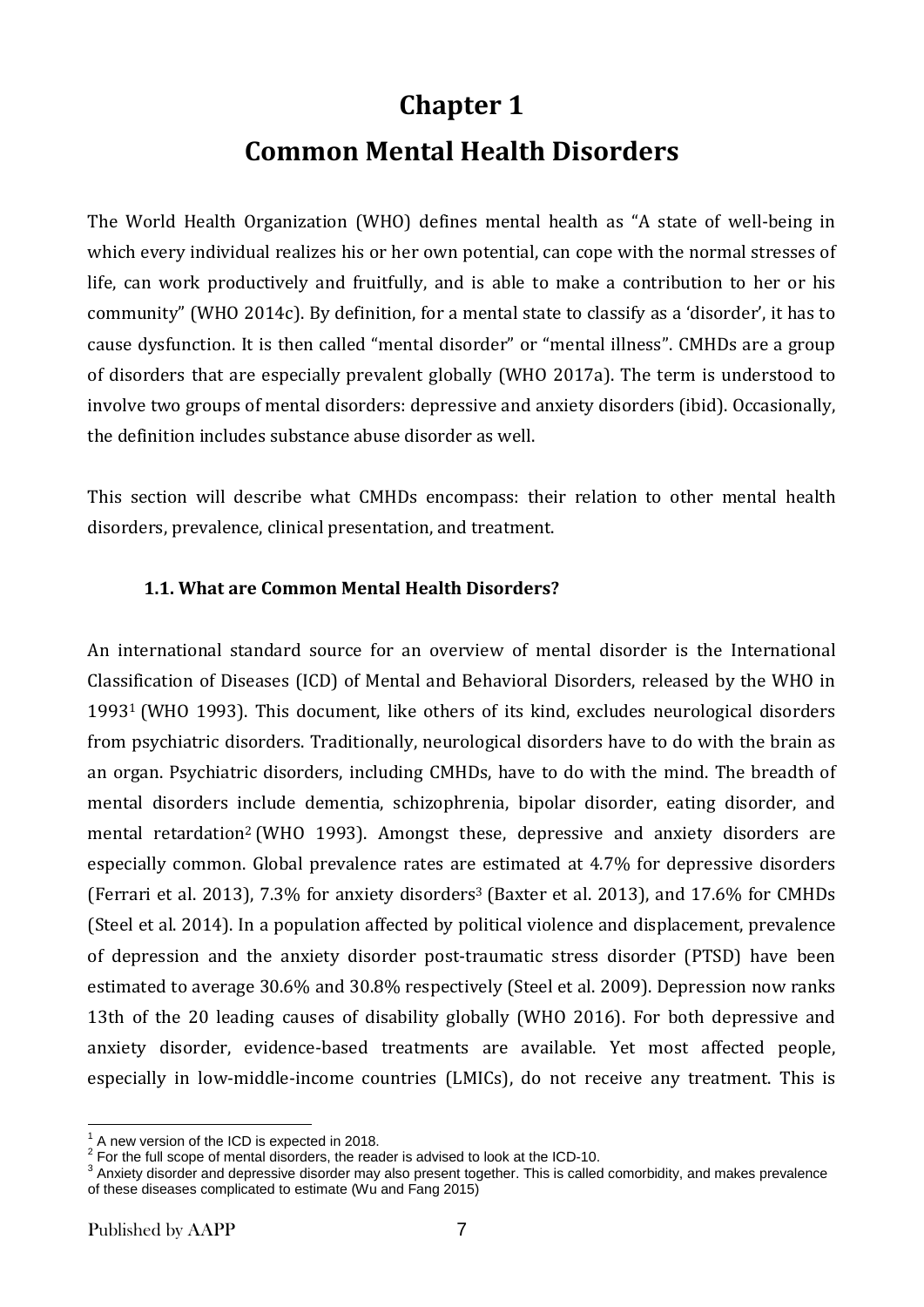called the treatment gap, and is 86-93% in LMICs (Chisholm et al. 2016). This makes CMHDs a priority in global health, and a focal point in AAPP's work.

Depressive and anxiety disorders are both diagnosable conditions that affect feeling or mood of affected persons, distinct from feelings of sadness, stress or fear that anyone can experience from time to time in their lives (WHO 2017a). Both encompass a wider scale of disorders, which we will briefly address. Depression is the prolonged loss of interest and enjoyment of otherwise pleasurable things, on a scale ranging from mild to moderate and severe (ibid). Diagnosis depends on the prolonged presence of a combination of symptoms, commonly including depressed mood, loss of interest and enjoyment, and reduced energy leading to increased fatigability and diminished activity (WHO 1993). The disease can occur in anyone, at any age (WHO 2017a). The risk of becoming depressed is increased by poverty, unemployment, life events such as the death of a loved one or a relationship break-up, physical illness, and problems caused by alcohol and drug use (ibid). Anxiety disorders are characterized by anxiety and fear, and include the following disorders: generalized anxiety disorder (GAD), panic disorders, phobias, social anxiety disorders, obsessive-compulsive disorder (OCD) and post-traumatic stress disorder (PTSD) (ibid). Anxiety disorders can be manageable at low levels, but increased severity can lead to avoidance of even the simplest tasks, like going outside, using public transport or having social interactions. Affected people can have great difficulty maintaining their normal daily routine (ibid).

### **1.2. How do Common Mental Health Disorders Affect Society?**

Published by AAPP 8 The loss of mental health does not only affect the health and wellbeing of the person who suffers from mental health illness themselves and their families, but also has inevitable consequences for society at large, including employers and governments (Kessler 2012; Hoffman et al. 2008). Chisholm et al. (2016) estimated that lack of mental health facilities is currently causing the loss of 43 million healthy years worldwide, with an economic value of \$310 billion. This is a result of, amongst others, diminished productivity at work, reduced rates of labor participation, foregone tax receipts, and increased health or other welfare expenditures (Kessler 2012; Hoffman et al. 2008; Chisholm et al. 2016). Moreover, depressive and anxiety disorders might be causative of a variety of somatic diseases, including artery disease, stroke, diabetes, heart attack, certain types of cancer, and HIV/AIDS (Prince et al. 2007). Development of unhealthy behaviors during mental illness, such as smoking, substance abuse, and low compliance to treatment regimens has been linked to this association (ibid). This somatic effect has led to the well-known slogan: 'No health without mental health' (ibid). Mental health problems further affect the family. Robust evidence indicates that depression in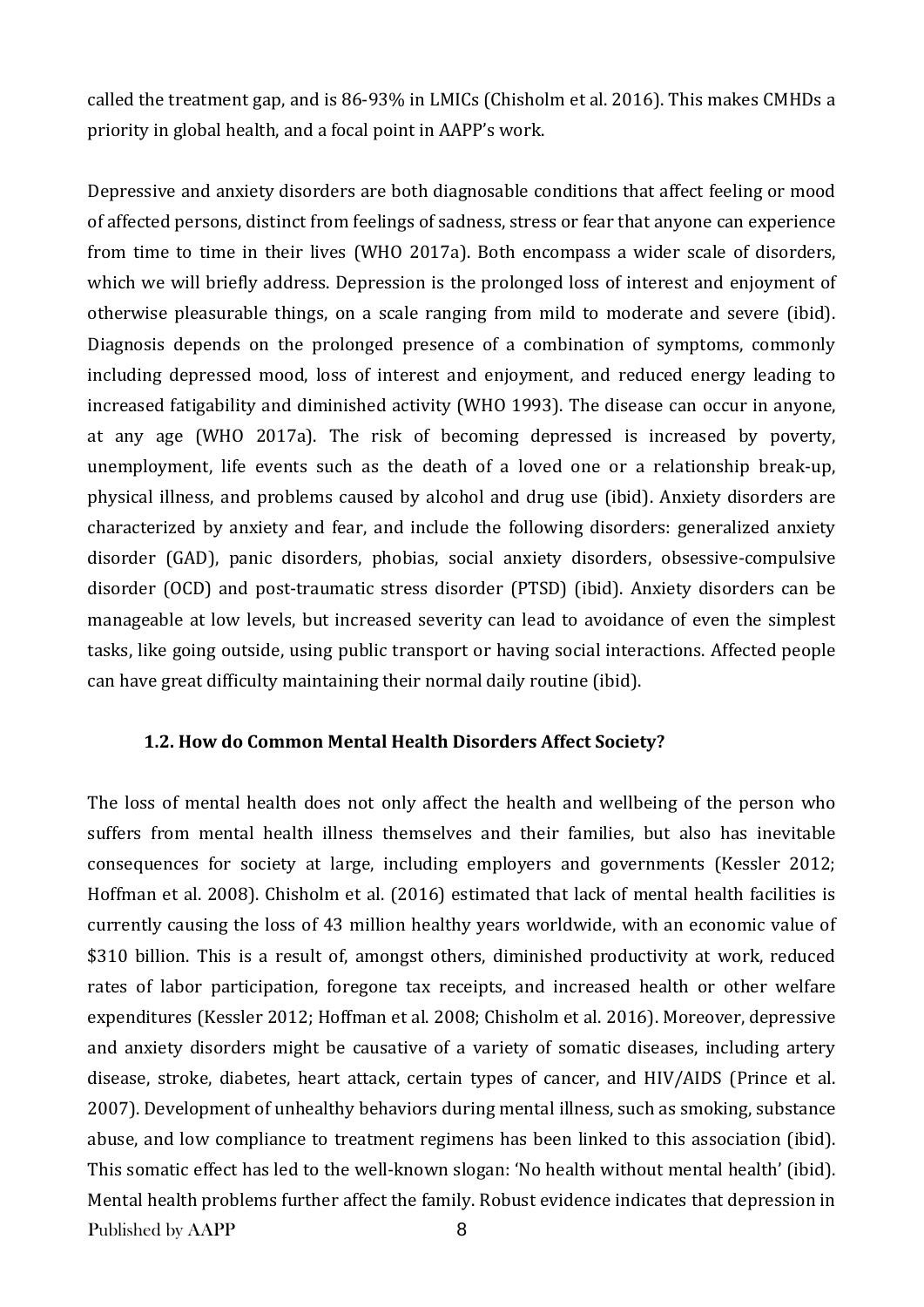a caregiver or parent can adversely affect infant attachment and subsequent child growth (Prince et al. 2007). Depression in teenage girls is associated with an increased chance of teenage pregnancies (Kessler 2012). Chisholm et al. (2016) calculated that investment in mental health has major returns. Benefit to cost ratios are as high as 2·3–3·0 when only economic benefits are considered (Chisholm et al. 2016). When not only the instrumental or economic value, but also the intrinsic value of being healthy is estimated, the return of investment is 3·3–5·7 (ibid).

#### **1.3. Who Treats Common Mental Health Disorders?**

CMHDs are treatable. As with all (mental) health disorders, treatment of CMHDs is provided through different platforms. These platforms can broadly be categorized into three groups: community-based, general health system based, and based in specialized institutions (WHO 2003). Community-based platforms are not based in hospital or clinic settings, but instead in schools, at people's homes, through mobile health teams, or in other community settings. They can be both formal or informal. Formal healthcare refers to those services provided by certified and skilled health-staff. People without prior training in mental healthcare form the informal mental health sector. Examples of this include patients themselves, their family, community leaders, or people who have gone through similar experiences. The general health system comprises of primary and secondary healthcare. Primary care is supplied by for instance general practitioners, nurses and midwifes in primary care clinics. Secondary care is the provided in general hospitals. Hospitals play a role in emergency cases or patients who require highly specialized care. For CMHDs, they are of minor importance. Specialized institutional services can be provided by specialized outpatient clinics and public or private hospital-based facilities. It includes highly specialized and high-security care in emergencies,

as well as care for chronic patients. Specialized care is costly but valuable for a select group of patients (WHO 2003). Patients with CMHDs do not generally need such services (WHO 2014b).

CMHDs can be treated through a mixture of evidence-based psychosocial therapy, pharmaceutical therapy, and community support (Patel et al. 2007).

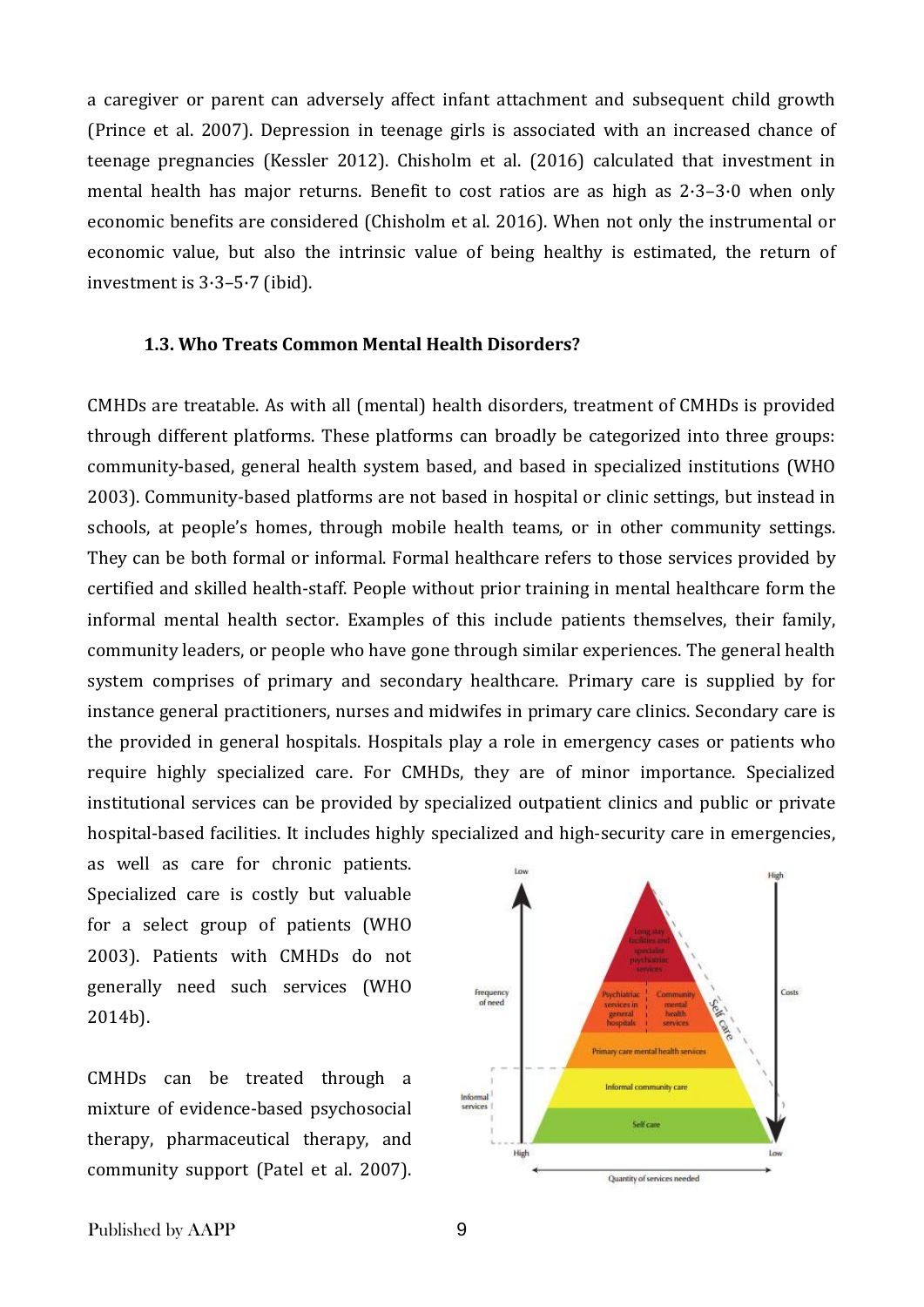Comprehensive therapy for one patient is delivered through several treatment Figure 1. WHO service organization (Saraceno et al. 2015)

platforms. For instance, there is a variety of drug therapies available for CMHDs, but only a select group of professionals are authorized to prescribe medication. Psychosocial therapy, or talking therapy, can be delivered by a range of specialist and non-specialist providers (Singla et al. 2017). Non-specialist providers can include primary care workers and community health workers trained in psychosocial therapy. Examples of psychosocial therapy include the widely used cognitive behavioral therapy, behavioral activation therapy, and narrative exposure therapy. Some of these will take only one session, while others have to be continued for years. Treatment for CMHDs generally takes about ten consultations (ibid). Family, peers, and others in the community, then play the main role in ensuring social support for someone suffering from mental health disease.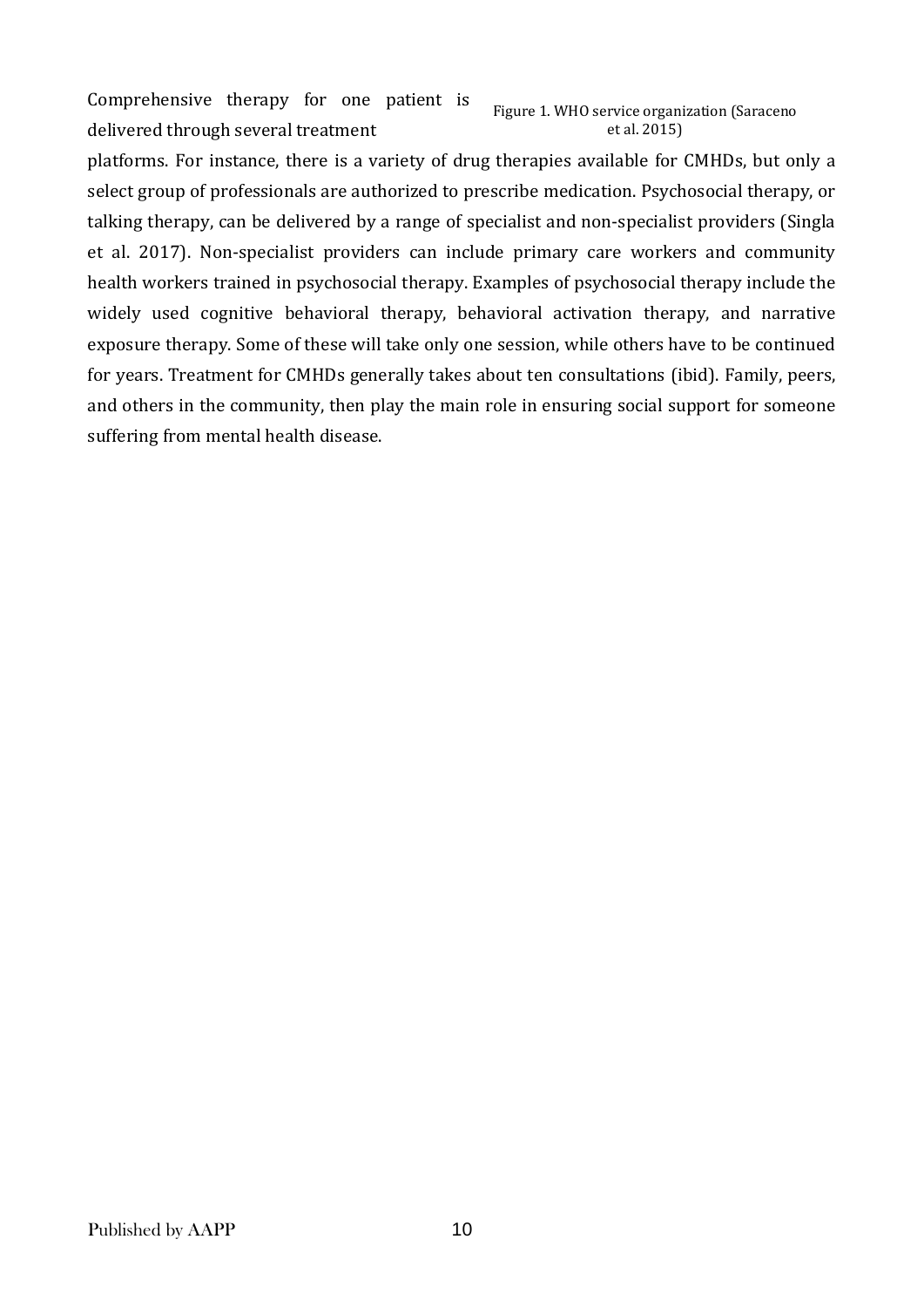### **Chapter 2**

### **Challenges in Low and Middle-Income Countries**

LMICs face a great burden of CMHDs. But they have significantly fewer resources available for mental healthcare than Higher Income Countries (HICs) (WHO 2015). There exists a great treatment gap as high as 86-93% in LMICs (Chisholm et al. 2016). Inequality is great in the distribution of mental health resources, both between and within countries (Saxena et al. 2007). In all levels of society, it seems that often, those with the highest need for care have the least access (Saxena et al. 2007; WHO 2014a; Roberts and Browne 2010).

The current section will first address the factors contributing to the burden of CMHDs in LMICs, and then the main barriers to mental healthcare in LMICs. This will aid the understanding of the challenges Burma is facing in broader context.

### **2.1 Factors Contributing to Ill Health**

The historical context of a country, its current political, social, economic, and environmental situation, and cultural and social norms operating within society, shape the conditions in which people live and maintain their mental health (WHO 2014a). To promote fair distribution of mental health services worldwide and target the most vulnerable populations, it is important to understand what the root causes of poor mental health are in a setting. This section will explore three significant causes of poor mental health that can affect LMICs: poverty, conflict, and lack of political freedom.

### **2.1.1. Poverty**

Published by AAPP 11 The majority of studies find a positive association between poverty and CMHDs (Lund et al. 2010). To understand this relationship, poverty can be dissociated in its different dimensions (Lund et al. 2010; Patel and Kleinman 2003). This reveals consistencies in which factors of poverties can contribute to poor mental health. These include education, food insecurity, housing, social class, socioeconomic status, and financial stress (Lund et al. 2010; Patel and Kleinman 2003). Others such as income, employment and consumption are more equivocal (Lund et al. 2010). A positive association between poverty and mental health can mean two things: That conditions of poverty cause worse mental health, or that people living with mental illness drift into, or remain in, poverty (Lund et al. 2010). Both hypotheses are regarded valuable explanations that must be considered together (Lund et al. 2010; Lund et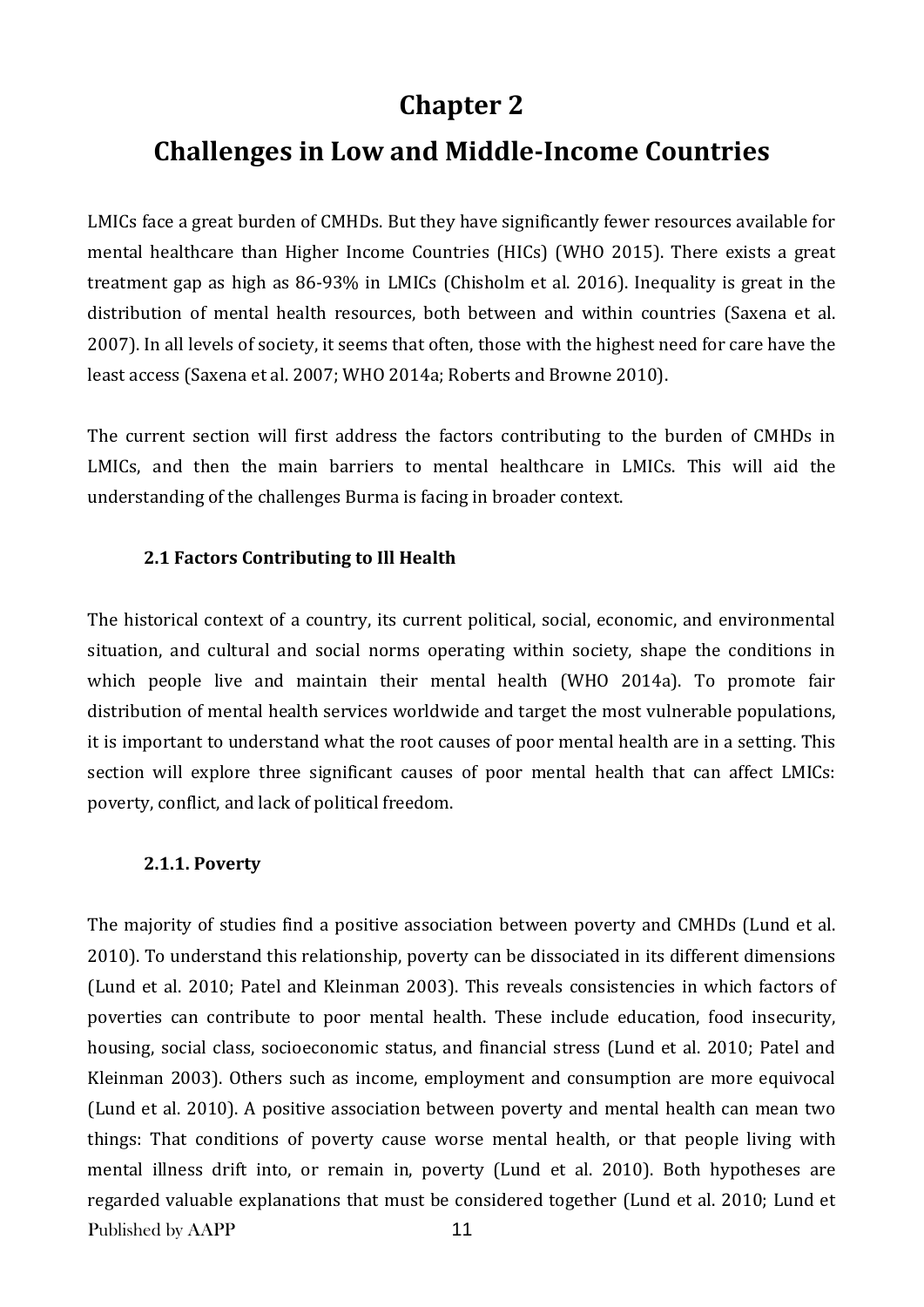al. 2011). For example, interventions targeting socioeconomic status could be an opportunity to reduce the burden of CMHDs (WHO 2014a). Lund et al. (2011) found that there is a positive effect of mental health treatment on poverty outcomes. This could mean that the upscaling of mental health services is not only a public health and human rights priority, but also a developmental priority (Lund et al. 2011).

### **2.1.2. Conflict**

Populations affected by armed conflict unsurprisingly have high rates of poor mental health (Roberts and Browne 2010). Various conditions of armed conflict have been singled out to associate to poor mental health. Displacement, especially internal displacement, is an important contributor to the development of CMHD (Roberts and Browne 2010). Further contributors to poor mental health in conflict-affected populations are exposure to traumatic events, including murder, rape, illness without medical care, torture, and being forced to accept ideas (Roberts and Browne 2010). Return of Internally Displaced Persons (IDPs) in a post-conflict setting significantly lowers their burden of mental illness (Siriwardhana et al. 2015). However, the prevalence of mental health disorders in returned IDPs is still high and warrants attention (Siriwardhana et al. 2015). Delivering mental healthcare in both conflict and post-conflict settings is challenging (e.g. Siriwardhana et al. 2016). Especially because the vast majority of conflict affected people are living in LMICs, where mental health infrastructure is generally underdeveloped (Siriwardhana et al. 2013; Roberts and Browne 2010).

### **2.1.3. Lack of Political Freedom**

Lack of political freedom and unstable policy environments can also have deleterious effects of mental well-being (WHO 2014a). However, only little research has been done on the contribution of political violence on mental health. Political violence and resulting exposure to potentially traumatic events (PTEs)<sup>4</sup>, in particular torture, is associated with depression and PTSD on a population level (Steel et al. 2009). Living in a country that scores high on the political terror scale (PTS) shows also a modest but statistically significant association with levels of PTSD (Steel et al. 2009). A different study shows high rates of PTSD, depression and anxiety are reported in former political prisoners, regardless of the political environment (Willis et al. 2015).

1

<sup>&</sup>lt;sup>4</sup>PTEs are a selection of events which can cause significant stress in people. These events may leave no traces in some people, but will usually lead to varying degrees of trauma, possibly PTSD.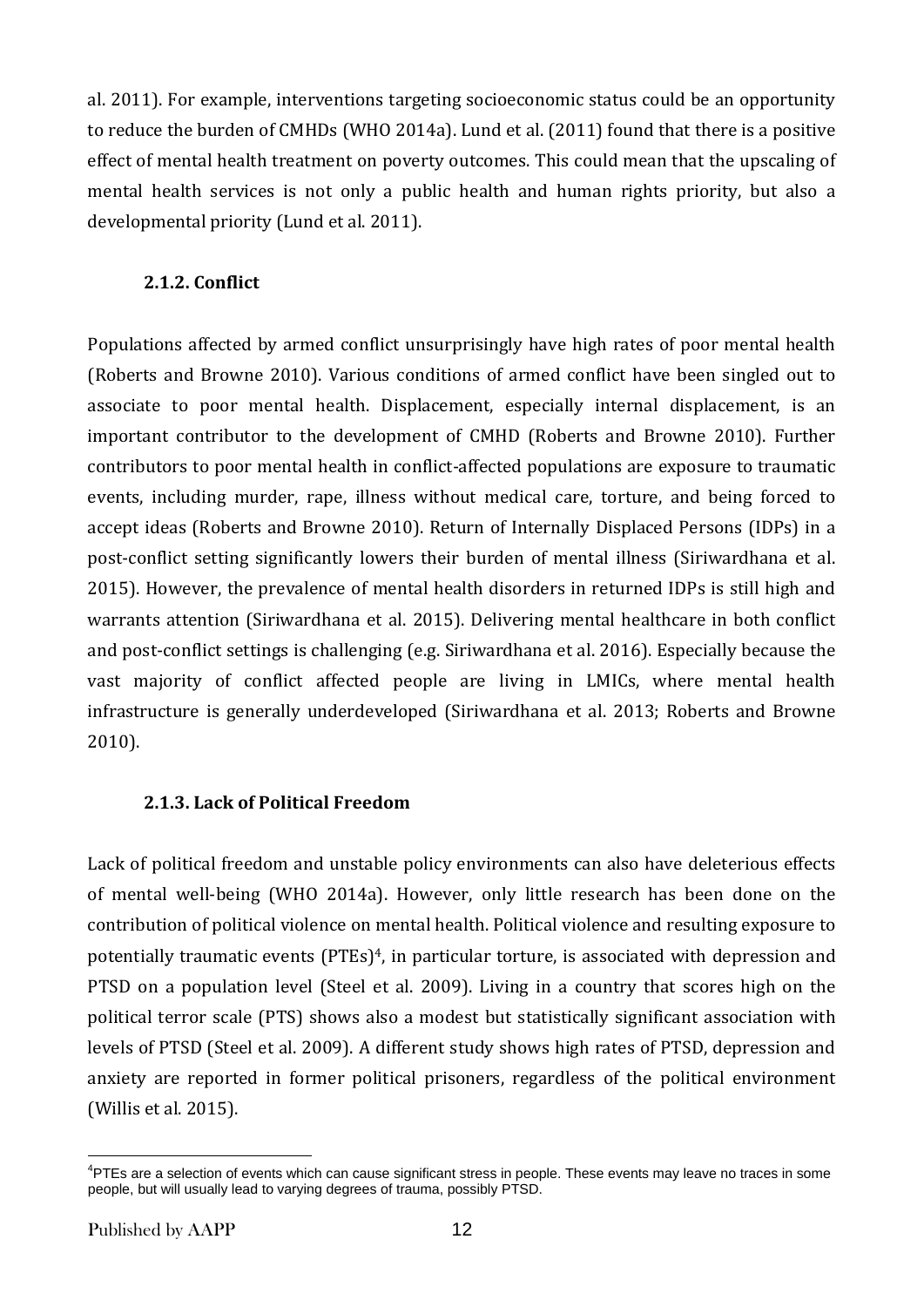LMICs, especially when there is ongoing conflict or a history of political oppression, have a great and specific need for care for CMHDs yet the mental health infrastructure in LMICs is disproportionally underdeveloped. The next section will address the mental health resources in LMICs.

### **2.2 Mental Health Resources in LMICs**

Infrastructure for mental health services is underdeveloped in LMICs (WHO 2015; Saxena et al. 2007). Not only compared to HICs, but often also relative to the development of other health infrastructure within the country (WHO 2015; Saxena et al. 2007). Certain trends are common to many LMICs. For example, there are too few platforms that provide mental health services, and access to them is low. There is a severe lack of mental health workers, and policy on mental health is often outdated or non-existent. Yet, LMICs are underrepresented in research (Razzouk et al. 2009). There is thus both a treatment gap and a knowledge gap.

The Grand Challenges in Global Mental Health study (Collins et al. 2011) ranked the top five global priorities: integration of mental health into the accessible primary healthcare, mental health component in training for all health personnel, providing community-based care, improving children's access to mental healthcare, and reduce the cost of effective medication. The subsequent international action plan for mental health care (WHO 2013) published four objectives:

- 1) Strengthen effective leadership and governance for mental health;
- 2) Provide comprehensive, integrated and responsive mental health and social care services in community-based settings;
- 3) Implement strategies for promotion and prevention in mental health; and
- 4) Strengthen information systems, evidence and research for mental health.

The more recent publication on the lessons learned from the Disease Control Priorities study (Patel et al. 2016) stressed the challenges posed by pervasive stigma, the lack of leadership in implementing evidence-based mental health programs and a persisting belief in hospitalbased care services. This section will review some of these great challenges, and how they manifest in LMICs.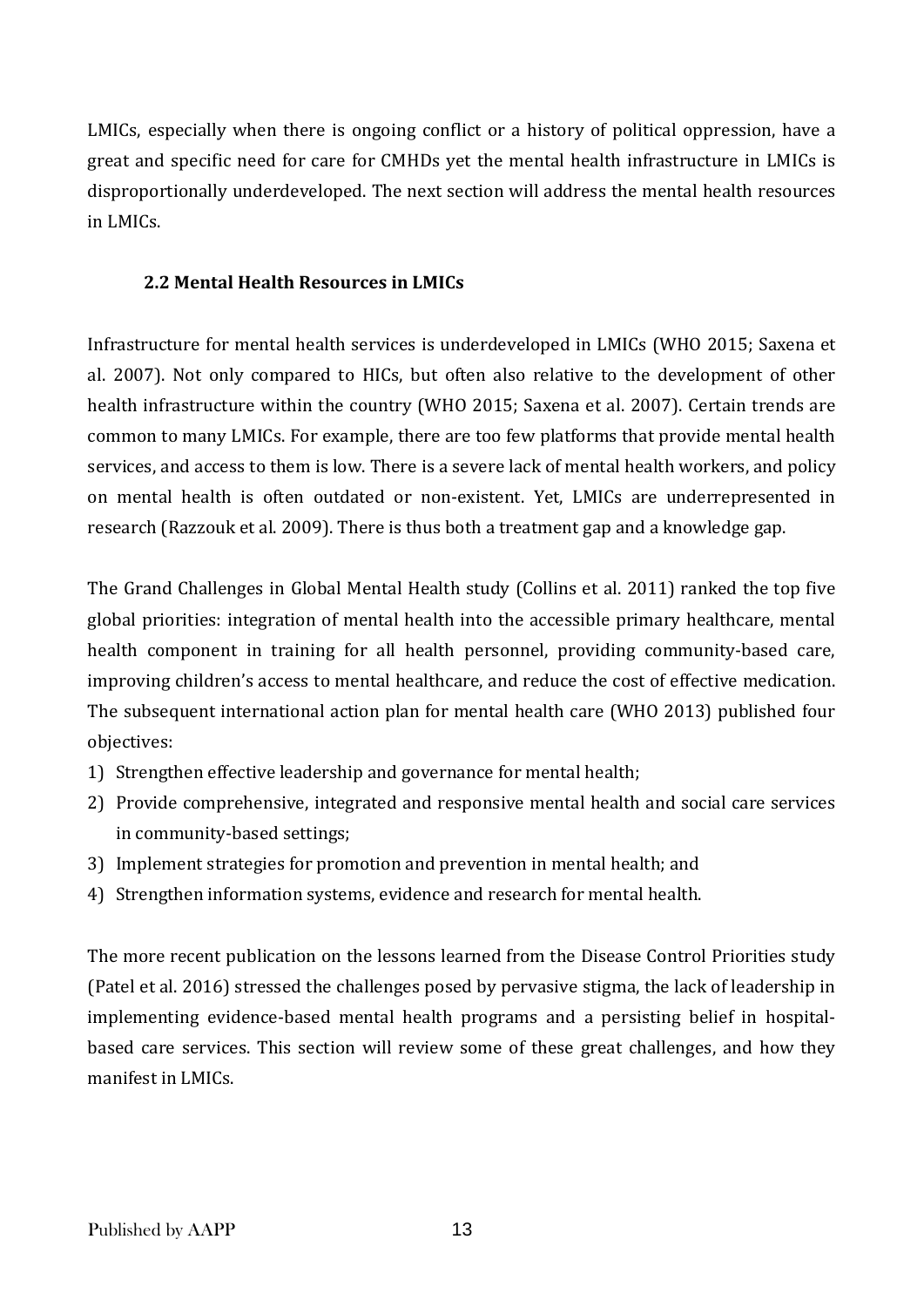### **2.2.1 Community Based Care and Institutionalized Care**

There exists a consensus that the majority of mental healthcare should be provided through community-based or primary healthcare, where it is accessible to the general population (WHO 2014b). Specialized mental health institutions are important for a set of severe cases (WHO 2014b). But they are also expensive, inaccessible, and often unpleasant (WHO 2003; WHO 2014b; Drew et al. 2011). In many cases, patients live away from their families, against their will, and are subjected to degrading treatment (ibid). These institutions should not be the focus of mental health policy (WHO 2014b; WHO 2013; Collins et al. 2011). But despite decades of promoting deinstitutionalization and community-based care, mental hospitals continue to consume a large majority of the budget. They take up around 70% of the mental health budget in LMICs and 50% in HICs. Community based care, on the other hand, is often underdeveloped or nonexistent (WHO 2014b). Integration of mental healthcare further means integrating mental health services in institutions such as the judiciary, maternal care, schools, and elderly homes. These institutions have access to vulnerable populations - notably victims of crimes, detainees, recent mothers, children, and elderly - and are thus invaluable in early detection of mental disorder.

### **2.2.2 Mental Health Workforce**

There is a severe shortage of human resources in mental healthcare in LMICs (Saxena et al. 2007; Kakuma et al. 2011). This shortage is regarded as one of the greatest bottlenecks in provision of care (Kakuma et al. 2011). The estimated number of mental health workers needed in LMICs is between 22 and 27 individuals per 100.000 population, comprising of 6% psychiatrists, 54% nurses and 41% psychosocial care providers (Kakuma et al. 2011). There is currently a 0.9 workforce per 100.000 population in the lowest income countries, and 3.2 in low income countries (WHO 2015). There is an overall shortage of mental health providers at both the community and specialist level. Health workers at the community level often must rely on support from specialist levels for advice or referral, and lack of both makes the health system very weak (van Ginneken et al. 2013). The emigration of skilled mental health workers from LMICs to HICs poses a further challenge to the mental health workforce (Saxena et al. 2007).

### **2.2.3. Distribution and Accessibility of Mental Health Services**

Published by AAPP 14 Mental health services are not equally distributed nor accessible (Saxena et al. 2007; WHO 2014a). Often, people who most need these services are the ones that have least access to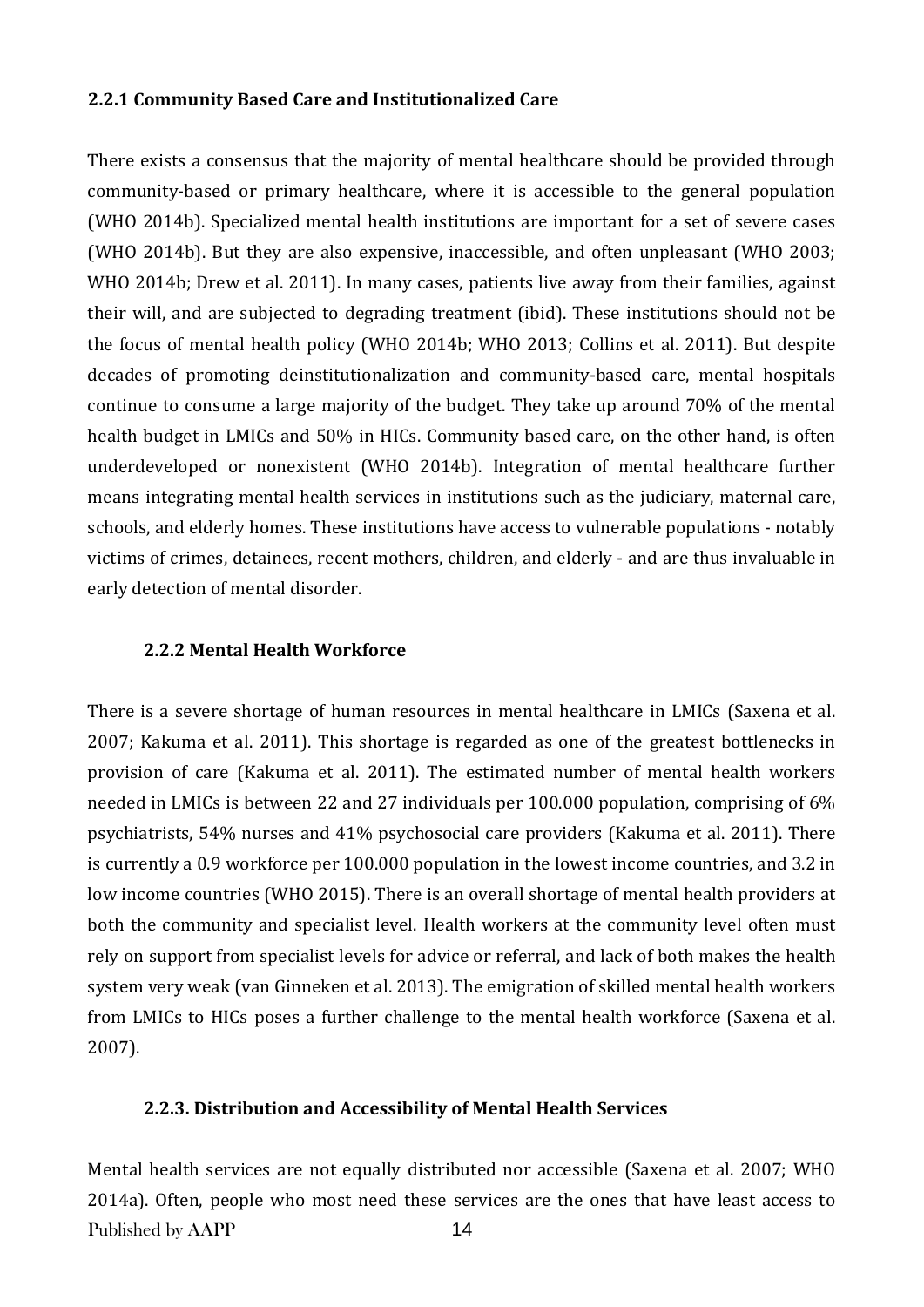them. The first problem is posed by geographical location. For example, health services tend to be located near urban populations (Saxena et al. 2007; WHO 2014a). The second problem is posed by social characteristics of the affected population. Certain characteristics are associated with limited accessibility to mental healthcare. These include ethnicity, poverty, age, gender and sexual orientation (Saxena et al. 2007; Semrau et al. 2015). Many of these groups are also vulnerable to mental health disorders (ibid). A third problem is posed by stigma against people with mental health issues. It is not uncommon for people with mental health disorders (not limited to CMHDs) to be kept away from society (Semrau et al. 2015). They may be locked away, or suffer social exclusion, for example through unemployment (ibid). Poor understanding of their own condition may also limit their initiative to seek treatment (ibid). All these limitations are human rights violations against people with mental health disorders under the international law of the Universal Declaration of Human Rights (UDHR), the International Covenant of Economic, Social and Cultural Rights (ICESC) and the Convention on the Rights of Persons with Disabilities (CRPD) (Drew et al. 2011). They warrant special attention in the development of mental health systems (Drew et al. 2011).

#### **2.2.4. Funding for Mental Health**

The budget allocated to mental health is disproportionally low. About 5.10% of the national health budget is spent on mental health in HICs, and a mere 0.53% and 1.90% in lower and lower-middle-income countries respectively (WHO 2011). Notably, budgets for health in general are already much lower in LMICs than they are in HICs (Saxena et al. 2007). Social insurance, voluntary health insurance, and tax-based arrangements could compensate for some of these scarcities (Dixon et al. 2006). But LMICs largely rely on the less effective and less equitable out-of-pocket payments instead (Dixon et al. 2006). Moreover, pharmaceuticals in LMICs are significantly more expensive than in HICs, relative to gross national product (Saxena et al. 2007).

#### **2.2.5. Policy and Legislation for Mental Health**

Published by AAPP 15 Mental health governance is often underdeveloped in LMICs. Mental health governance includes strategic policy and a legislative framework. Among LMICs, there are fewer countries that have up to date policy and legislation. Policy, referring to a statement of overall direction and values, is present in about 60% of countries, but only in 48% of Lower Income Countries (LICs) and 55% of LMICs (WHO 2011). Legislation refers to laws on various topics, including human rights protections for people with mental health disorders, involuntary admission and treatment, professional training and certification, and service structure (WHO 2015). About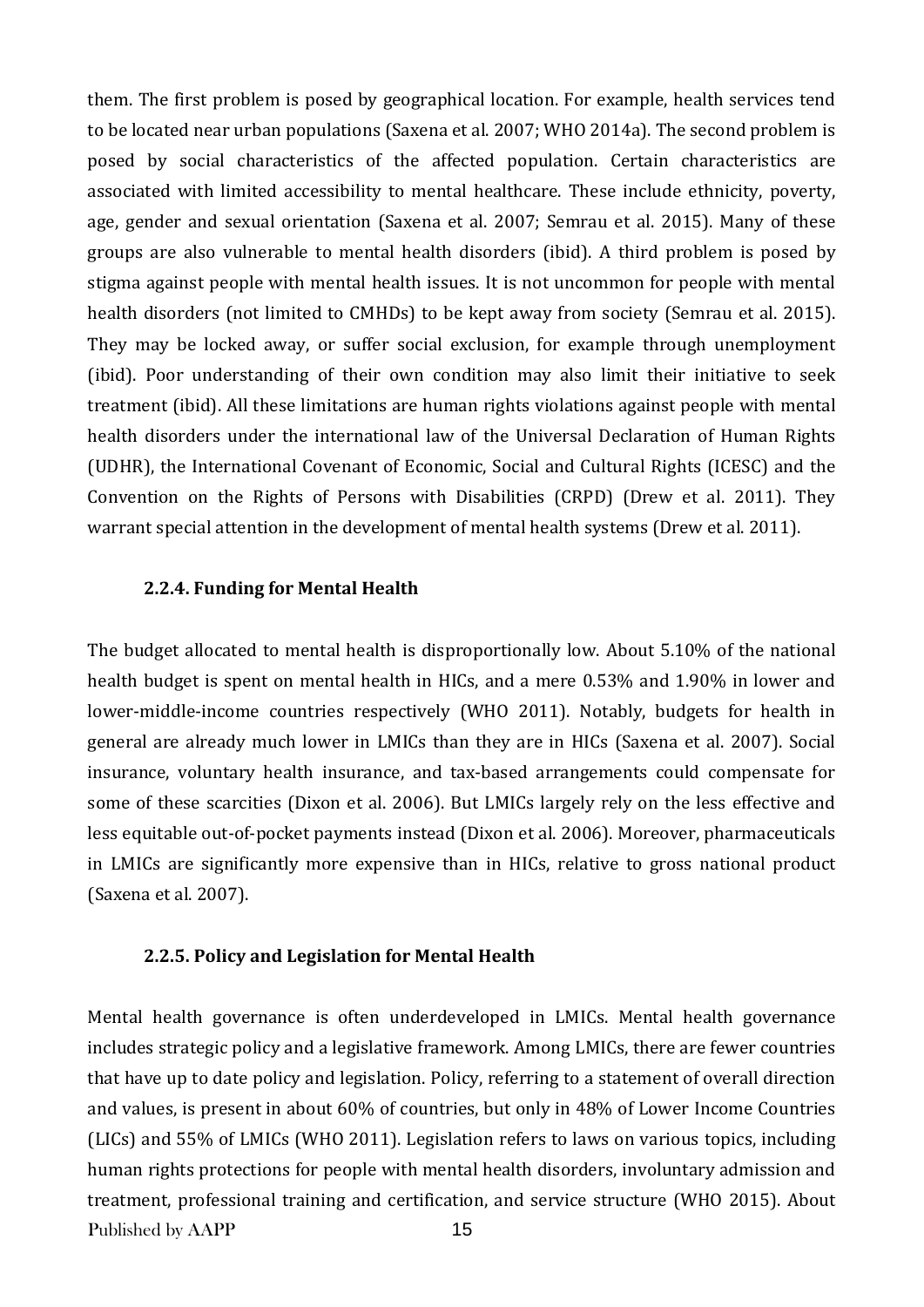60% of countries worldwide have mental health legislation, but only 38% and 47% of LICs and LMICs respectively (WHO 2011). Moreover, in 15% of countries with such legislation, it is enacted before 1970 and thus severely outdated (ibid).

### **2.2.6. Research into Mental Health**

There is a severe lack of research on mental health and related policy in LMICs. Research is pivotal in guiding policy makers (WHO 2013). It is important for policy makers to know what treatments work best, and how to implement them efficiently. Research from HICs cannot simply be adopted for use in LMICs. Pharmacological treatments need to be tested in their target groups for right dosing, psychotherapies need to culturally adapted, and specific research needs to go into the epidemiology of mental health disease and effective implementation strategies of mental health interventions in LMICs (e.g. Docherty et al. 2017). Only once such data has been collected can policy makers to decide what treatments to certify, how to rapidly implement those treatments and in what programs and locations to put their (limited) funding (Docherty et al. 2017). But routine information systems for mental health in most LMICs are rudimentary or absent, making it difficult to understand the needs of local populations and to plan accordingly (WHO 2013). LMICs account for only a small part of academic literature on mental health. 57% of the 114 LMICs were found to contribute fewer than five articles to the international mental health indexed literature between 1993–2003 (GFHR and WHO 2007). Researchers from LMICs are limited by lack of available research grants and of access to research journals (Razzouk et al. 2009). Furthermore, there exists a gap between researchers and policy makers. Policy is not always based on evidence based practice, even when it is available (GFHR and WHO 2007).

### **2.2.7. Stigma of Mental Illness**

Published by AAPP 16 People with mental health illness suffer from pervasive stigma, almost everywhere (Seeman et al. 2015). Stigma is the social devaluation of a person because of an attribute that is deeply discrediting and based on problems of ignorance, prejudice and discrimination (Semrau et al. 2015). Mentally ill individuals are stereotyped as dangerous, incompetent, blamed for their illness, or socially excluded (Semrau et al. 2015). They might experience stigma against themselves, called 'internalized stigma'. This can lead to a negative self-image, but also reluctance to seek treatment or social exclusion (Clement et al. 2013). For example, a report explains that when primary care workers have stigmatizing attitudes towards people with mental illness, it might make them more reluctant to take on mental health care duties, or the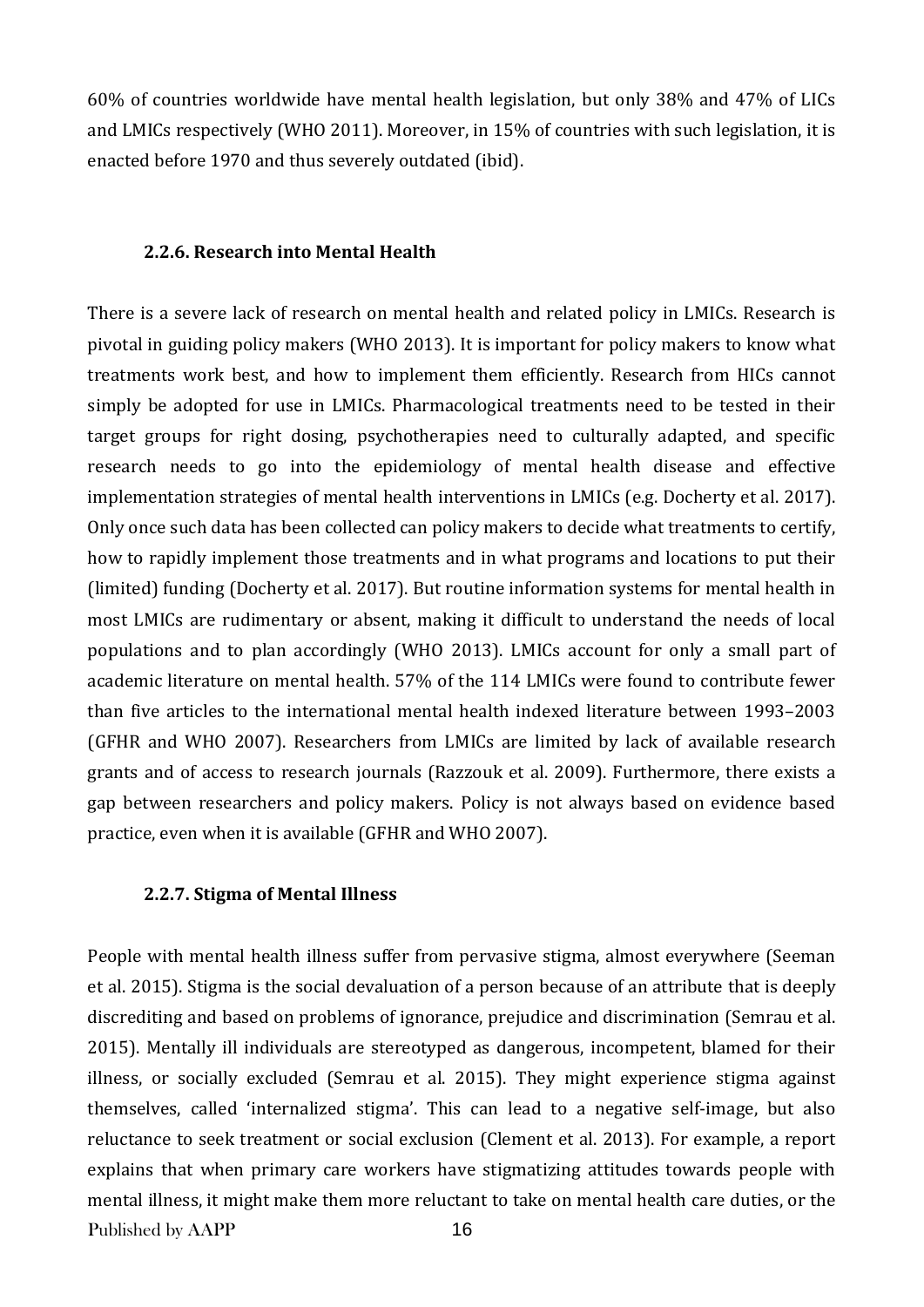community might prefer mentally ill peers use specialist psychiatric outpatient facilities, because they wish not to stand in line with the mentally ill at a primary care clinic (Mendenhall et al. 2013). The stark pervasion of stigma can also lead to the neglect of mental illness in policy (Saxena et al. 2007). Policy makers might find it unimportant to address mental illness in national health policy, allocate disproportionately low funds to mental healthcare, or even explicitly exclude mentally ill patients from programs such as social benefits (Saxena et al. 2007). Such discrimination is regarded a human rights violation under the same international law named in 2.2.3. (Drew et al. 2016). Increased exposure to people with mental illness, improved mental health literacy (i.e. knowledge about what mental illness encompasses), and classification of mental illness as 'a disease as any other' tends to lessen negative attitudes against people who suffer from mental illness (Clement et al. 2013). This can be achieved through for instance mass media campaigns (ibid).

All these challenges are integrated. For instance, stigma and low mental health literacy contribute to the low financial resources allocated to mental healthcare, leading to an underdeveloped mental health infrastructure, and the absence of mental healthcare from the public health care system reinforces stigma and low mental health literacy (Patel et al 2016). But global initiatives are breaking the cycle. Chapter 4 will discuss recent strategies implemented by the WHO, as well as a major innovation in the increase of mental health workforce. First, we will look at the status of mental healthcare in Burma.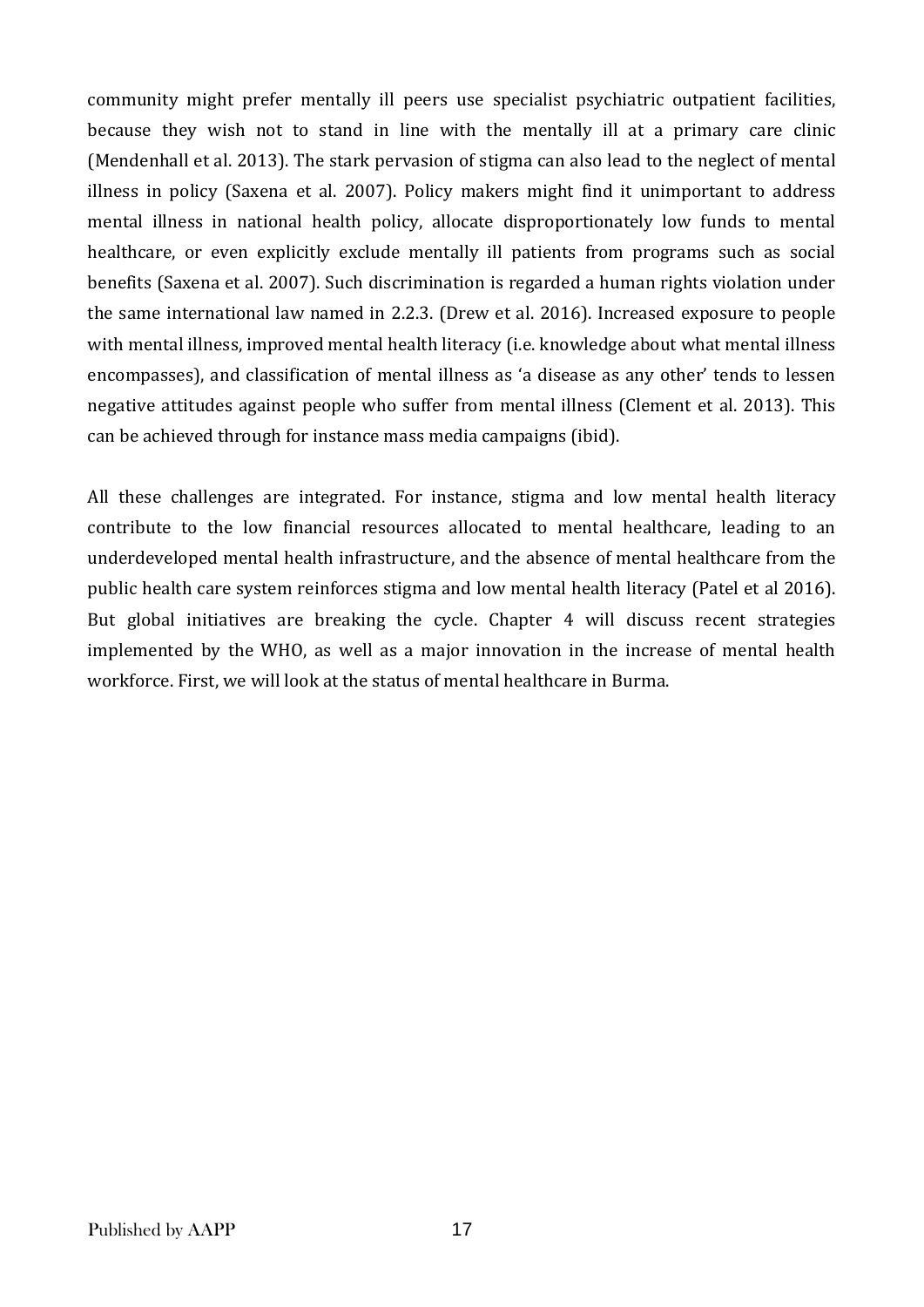## **Chapter 3 Mental Healthcare in Burma**

Mental health disease is highly prevalent in Burma. Of the ten diseases that caused most disability, two were mental health diseases in 2015 (IHME 2015). These were depression and anxiety, which ranked fourth and tenth in 2015 (ibid). Despite the high prevalence, the treatment gap for mental health disease is nearly 90% (Than Tun Sein et al. 2014). Burma's mental health policy is incorporated in the national health plan (NHP). The latest version of this plan was enacted in 2017. In the NHP, mental health and substance abuse is a project under the non-communicable diseases program. Whether mental health is part of the Essential Package of Health Services is not clear. The Government has not published a comprehensive mental health policy, and official information on the current state of the mental health system is also not available. But in a conference on mental health in September 2016, the Government presented a country profile and nine objectives for mental healthcare. The legislation related to mental health is described in the 1912 Lunacy Act. The Government started revising this legislation a few years ago. Non-governmental actors have, to our knowledge and at the time of this publication, not been involved in this process.

This section will review available information on the mental healthcare system in Burma, and address the nine objectives the Government set to strengthen the system.

According to the latest data, Burma spent 3.6% of its total government expenditure on healthcare in 2014, which is much lower than the world average of 15.9% in 2011 (WHO 2014d). How much of this is allocated to mental healthcare is unclear. The latest report states that 0.3% of health expenditures is contributed to mental healthcare (WHO & MHUM 2006). This information is severely outdated. The Government of Burma is undertaking reforms in the fragile health system, and has made changes in its health expenditure over the recent years. For example, in 2011, the Government spent only 1.8% of its budget on health (WHO 2014d).

Published by AAPP 18 Mental health services are provided both through hospital based facilities and community based facilities. According to the information presented by the Government, there are 1600 beds in mental health hospitals and an additional 220 for psychiatric cases in general hospitals. Furthermore, secondary and tertiary care includes a number of addiction treatment centers. The community based care refers to three programs: The Mental Health Project, Satellite Continuous Care Program, and the Model Township Project. The Mental Health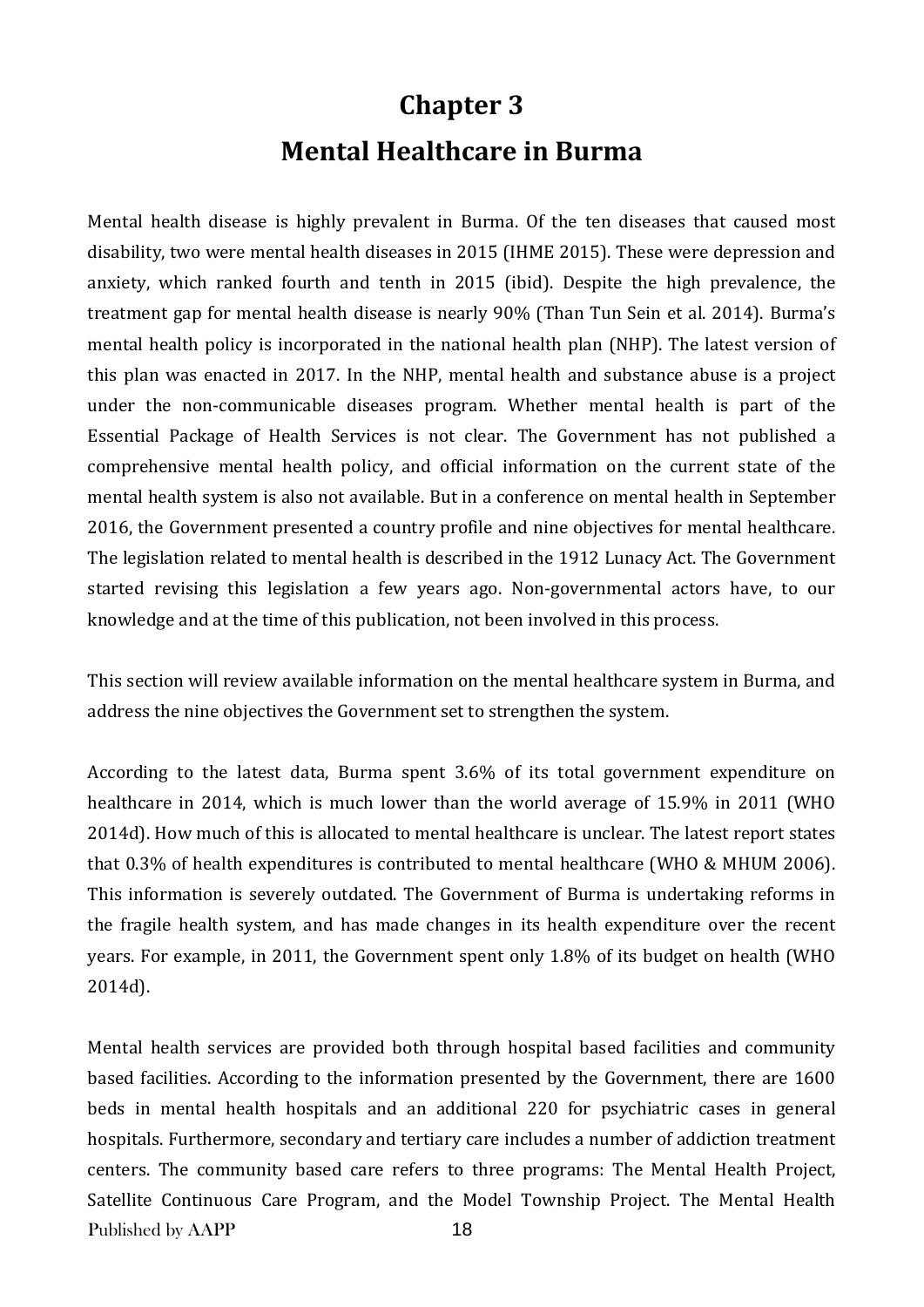Project is the largest of these, and has been running since 1990. It is sponsored by the WHO under the guidance of the Ministry of Health and Sports, and aims to integrate mental health services in primary healthcare. Between 1990 and 2014, the project trained a total of 4760 people on mental health care including health staff, school teachers and local NGOs (Than Tun Sein et al. 2014). No report on the status of the Mental Health Project is available online. The other two projects are recent pilot studies. The remaining mental health workforce in Burma consists of 200 psychiatrists and 156 psychiatric nurses. There are a further three clinical psychologists, five psychiatric social workers and two occupational therapists.

The Ministry of Health and Sports developed nine objectives to guide policy-making. These were presented in 2015 and are commonly cited, but have not been officially published. The objectives of the Government are the following.

- 1. Develop and implement strategies for promotion and prevention in mental health;
- 2. Reduce the treatment and service gap for mental disorders by 20% (by the year 2020);
- 3. Develop a Mental Health Law appropriate to current situations of Burma and human rights issues to replace the 1912 Lunacy Act;
- 4. Provide evidence-based best practices for better care for mental health services by collaborating with stakeholders, international medical communities, Non-Governmental Organizations (NGOs) and International Non-Governmental Organization (INGOs);
- 5. Ensure preparedness for disaster mental health and provision of psychosocial facilities for disasters;
- 6. Promote resource development in mental health;
- 7. Upgrade the quality of care in hospital based services;
- 8. Strengthen the health information system related to mental health issues; and
- 9. Do and participate in research related to mental health (eg. World Mental Health Survey).

Research worldwide is contributing to our knowledge of how policy makers can effectively improve mental health systems and reduce the treatment gap in mental health. Lessons from these initiatives can aid the Ministry of Health and Sports to reach the objectives set out above. The next section will review some promising trends in global mental health.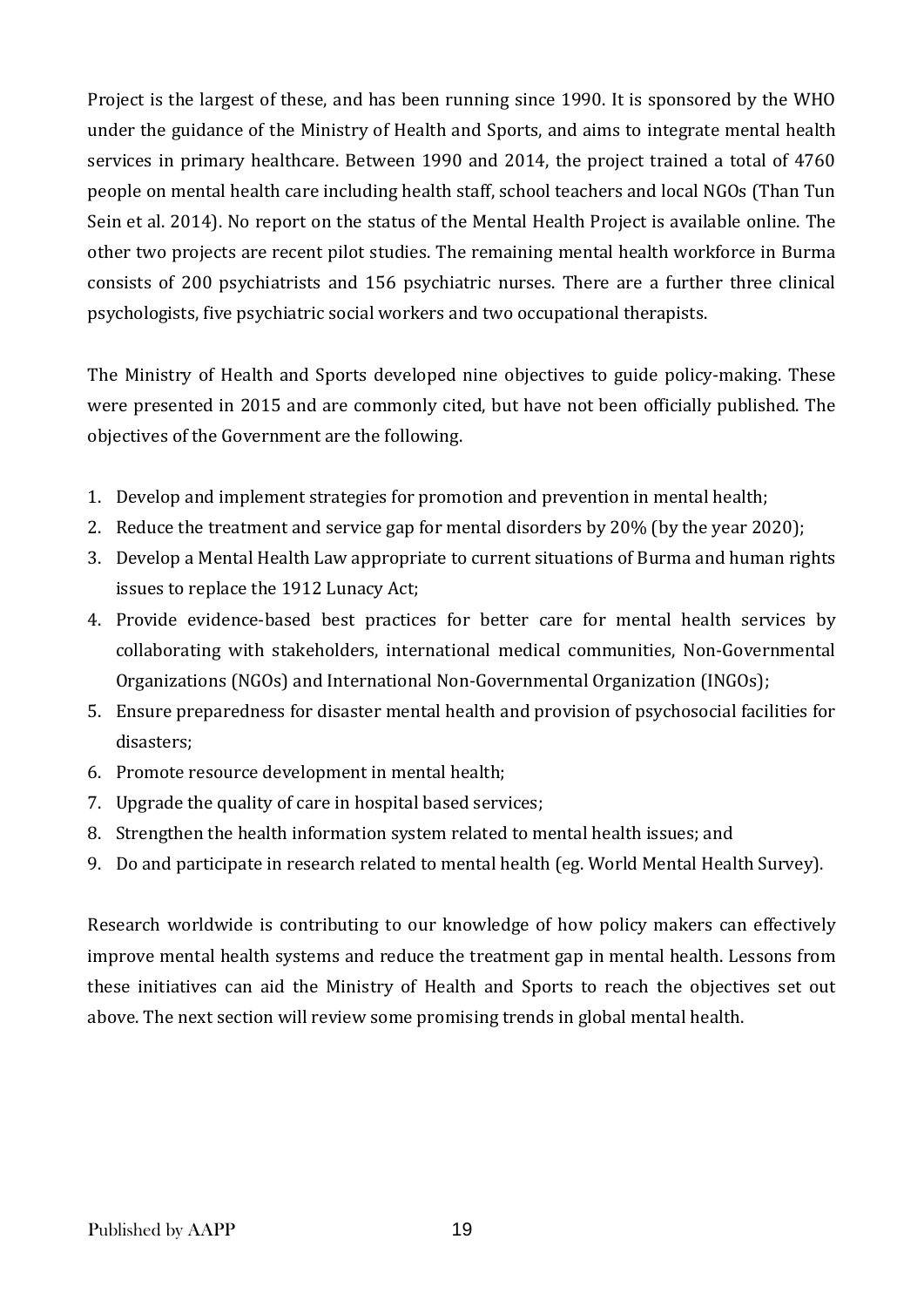### **Chapter 4**

## **How is Global Mental Health Developing?**

Mental health has received increasingly more attention over the last decade. The Movement for Global Mental Health (MGMH)<sup>5</sup>, the WHO Mental Health Gap Action Programme (mhGAP)<sup>6</sup> and the Mental Health Innovation Network (MHIN)<sup>7</sup> are just a few of the leading actors that are implementing groundbreaking strategies to address global mental health and reduce the mental health gap. An important resource of their combined work are the two series on mental health published by the Lancet - one in 2007 and one in 2011 - reviewing global literature on mental health in LMICs. This work and other reports from these actors show that it is possible to scale up evidence-based mental health programs with limited resources, and some degree of consensus exists on the priorities of mental health capacity building and best practice. This section will review the development of work by the WHO in mental health and some innovations of global importance that were developed by other actors to address realities on the ground.

### **4.1 World Health Organization: Mental Health Action Plan.**

The year of publication of this report, 2017, is the year that the theme of the World Health Day is Depression: let's talk<sup>8</sup>. It is the first time that the World Health Day focused on mental health, highlighting the renewed efforts of the WHO to put mental health on the global agenda. Over the past few years, the WHO has taken significant measures to support countries to improve their mental health infrastructure. The following paragraphs will discuss their key document, the 2013-2020 health action plan, and their major program, mhGAP.

The 2013-2020 health action plan was adopted as the first of its kind in the history of the WHO, a testimony of the global shift in thinking about mental health (Saxena et al. 2013). It is based on four key objectives:

- 1. To strengthen effective leadership and governance for mental health;
- 2. Provide comprehensive, integrated and responsive mental health and social care services in community-based settings;
- 3. Implement strategies for promotion and prevention in mental health, and;

 5 Available online: <http://www.globalmentalhealth.org/>

 $^6$  Available online: http://www. who.int/mental\_health/mhGAP/en/ $^7$ 

Available online: <http://www.mhinnovation.net/>

<sup>&</sup>lt;sup>8</sup> This day marks the anniversary of the WHO on April 7. For more information about the campaign, visit: <http://www.who.int/campaigns/world-health-day/2017/campaign-essentials/en/>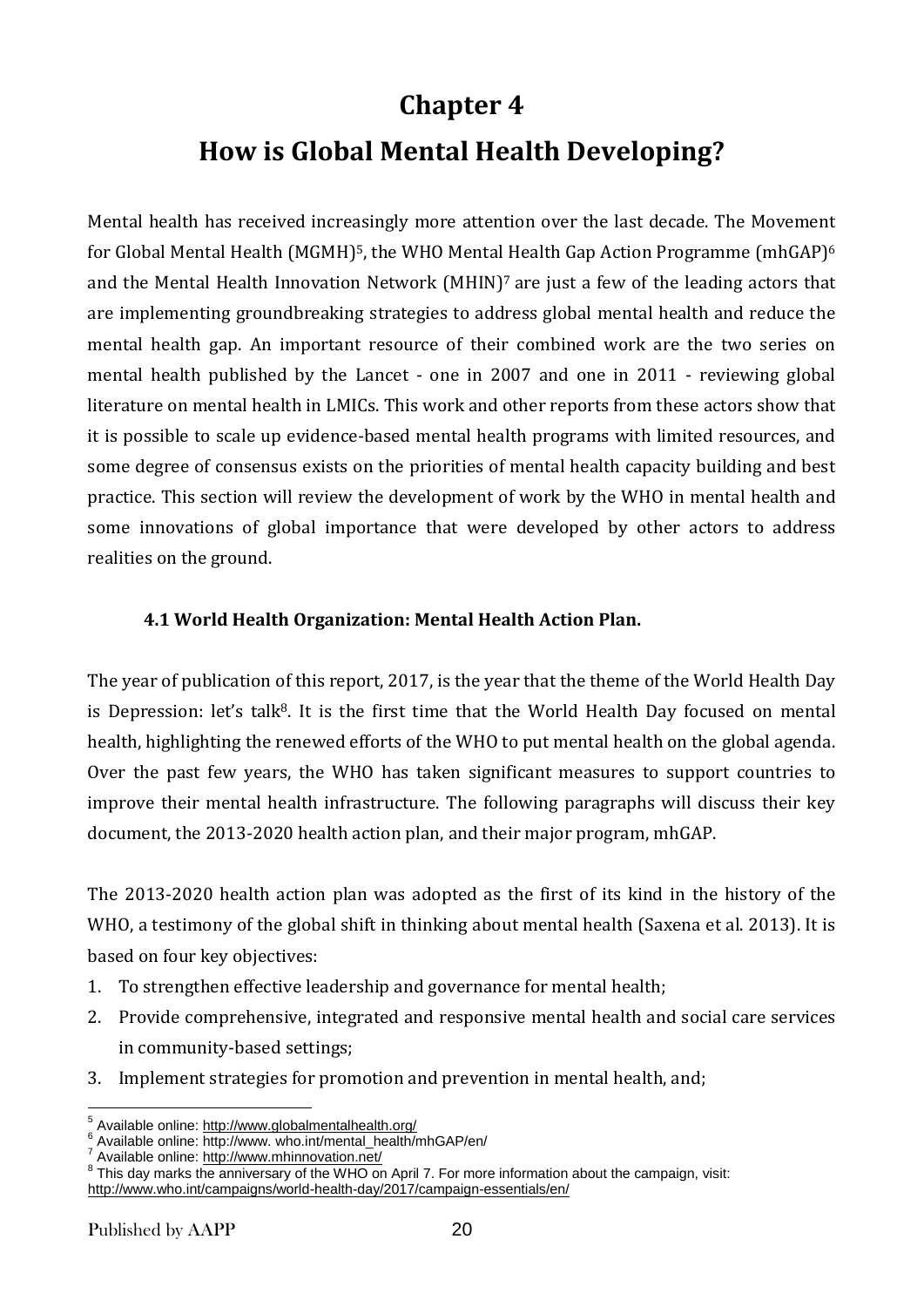4. Strengthen information systems, evidence and research for mental health (WHO 2013).

Every section in the plan includes what is expected from governments, the UN, and from other partners, as well as measurable targets to track progress. With the issue of this report came more global consensus of what the increased coverage of mental health services should look like.

The plan highlights what is now seen as the norm in mental healthcare, and issues that used to be at the periphery are now seen as central to providing an effective response to mental healthcare (Saxena et al. 2013). It puts provision of a community-based approach on the forefront and promotes deinstitutionalization; and it focusses on patient recovery and demedicalization<sup>9</sup> of care. Actors are expected to take action in promotion and prevention strategies, and engage civil society in policy making. The Global Health Action Plan was adopted by the General Assembly, and thus reflects a commitment of all member states to implement these measures.

The WHO has supported these efforts by developing the mental health mhGAP. The mhGAP provides planners, policy-makers, and donors with a set of clear and coherent activities and programs to scale up care for mental health disorders (WHO 2008b). These are set out in the Intervention Guide (mhGAP-IG) launched in 2013 (WHO 2013). This intervention guide is part of a toolkit for the upscaling mental healthcare, while the document itself can be distributed after training of mental health professionals (WHO 2013). The program focusses on priority disorders, including depression, bipolar disorders, epilepsy, dementia, substance use disorders, and self-harm/suicide (WHO 2013). The program is designed to be used by non-specialized health settings, as part of the effort to integrate mental health into primary care (WHO 2013). The efforts of the mhGAP are accompanied by regular release of comprehensive documents on key issues by the WHO, such as the integration of mental health into primary care (WHO 2008a), deinstitutionalization (WHO 2014b), and appropriate use of medicines in mental healthcare (WHO 2017b).

Although the work of the WHO is quite comprehensive, there is a lot more going on at the international level. The next section will cover some of these further innovations.

<sup>1</sup>  $9$  Demedicalization is reducing reliance on pharmaceuticals and an increased view of mental illness as a result of the socio-historical context rather than only biology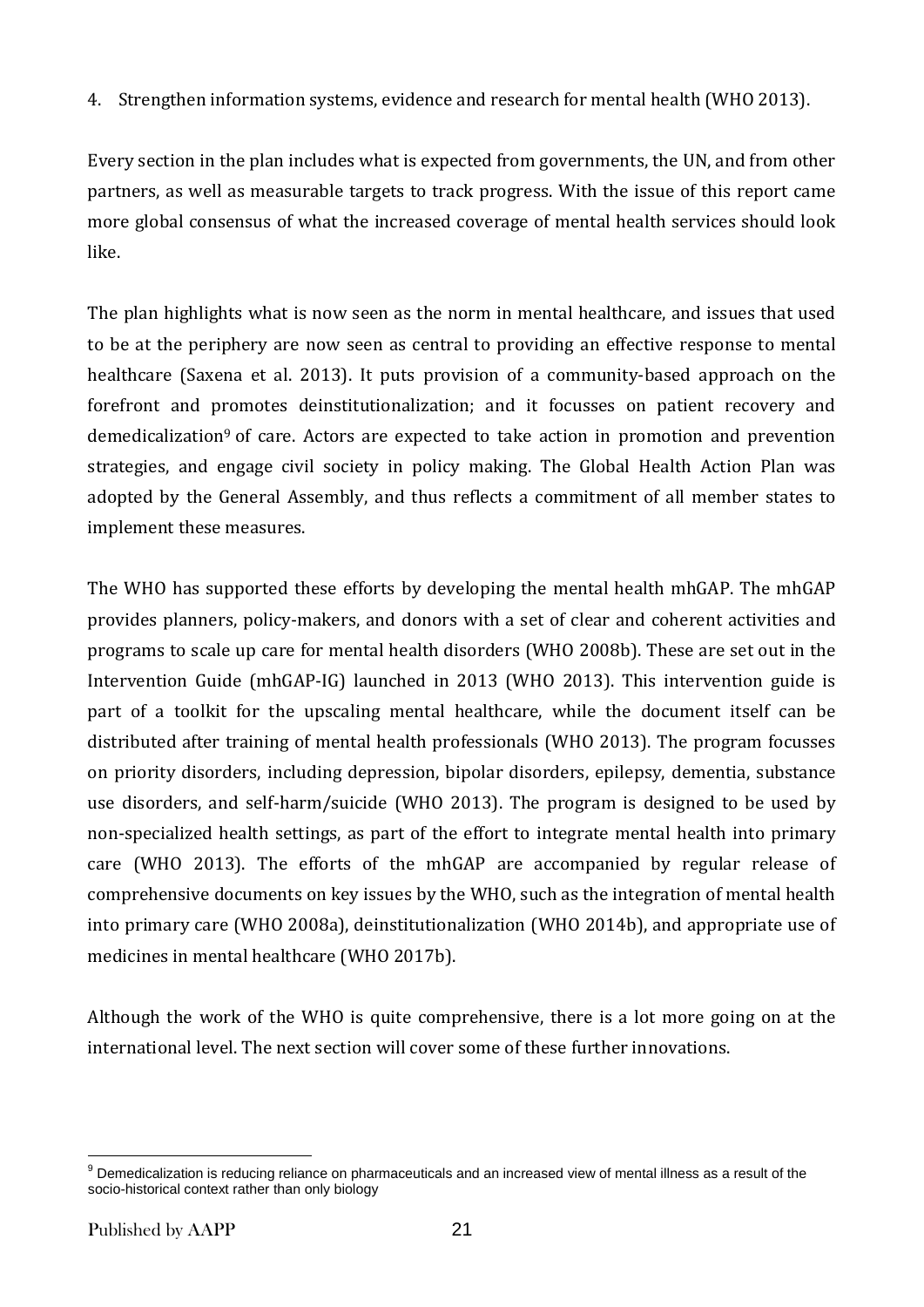### **4.2 International Solutions to Mental Healthcare Scale-Up**

Innovation in global mental health occurs on all levels of society, addressing the challenges set out above and more. Some of the proposed solutions are truly innovative, in that they break with currently held perceptions of what mental health looks like. One such major innovation is the recruitment of non-specialst provides (NSPs) in 'task sharing' approaches, to enhance the mental health workforce (Singla et al. 2017). While mental healthcare treatments which have been developed in highly specialized academic centers are valuable, they pose problems. For example, they often rely on expensive and scarce mental health professionals. When considering LMIC and the unavailability of affordable mental health treatments and professionals, a solution must be found to rapidly upscale mental healthcare, using as few resources as possible. Task sharing is such a solution, alongside for example the increased use of technology and anti-stigma campaigns to rally support for the upscaling of mental health. These innovations happen against a backdrop of the formation of global networks like the MGMH and MHIN, that encourage and empower mental health researchers from all over the world.

In this section, we will first discuss what is meant by the trend of 'task sharing' or 'stepped care', and 'integrating mental health services in primary care', and then look at the remarkable work recently done by Singla et al. (2017), who reviewed the what, who, where and how of the role of NSPs in psychological treatment of CMHDs.

Task sharing is a heterogeneous concept, and requires tasks traditionally being carried out by specialist mental health staff to be delegated to less specialized staff under supervision of and collaboration with the specialist (Mendenhall et al. 2014). It helps to use human resources more efficiently and increase capacity and health care coverage within a constrained budget (Singla et al. 2017). These less specialized staff can include a whole range of actors: commonly, they are primary care staff, but they can also include maternal health professionals, educational professionals, social workers at community centers, peers from the same community, HIV/AIDs workers, or people without a professional role, to name a few (ibid). These new workers have varied relationships with the health system: some will be part of the primary care delivery channel, while others part of community care. What tasks they can fulfill depends on their role as well as their training, but commonly includes recognition, diagnosis and referral of patients, and basic treatment, the latter especially in the case of CMHDs (Singla et al. 2017). There are some significant advantages to integrating mental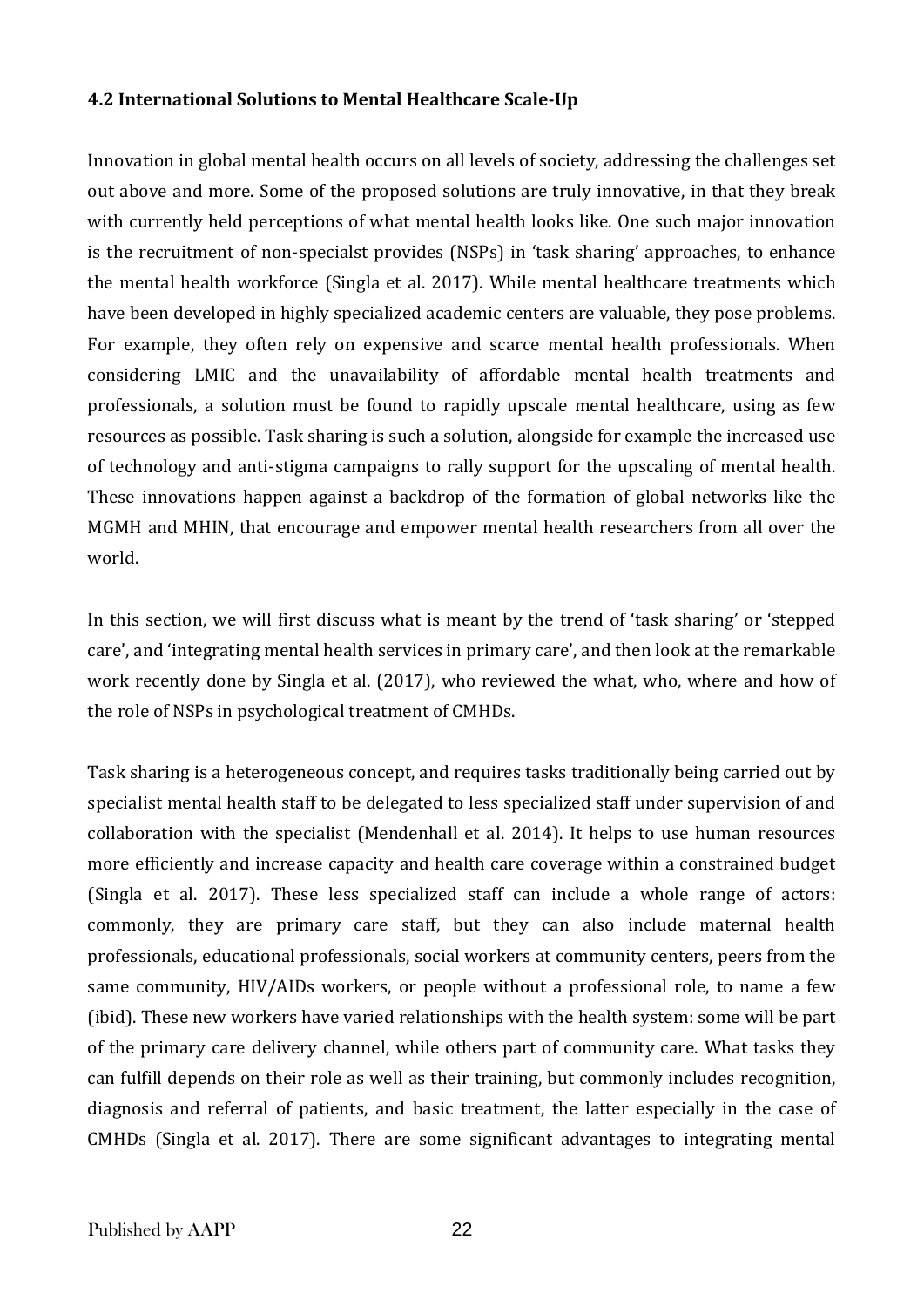health services into primary or community care. Firstly, it gives the caretakers a chance to treat the whole individual, which is especially important in the case of co-morbidities<sup>10</sup> in acute and chronic physical health, reproductive health, and chronic pain problems (Patel et al. 2013); and secondly, integrated programs outside of the specialized care setting are often more attractive to patients and family members who are concerned about stigma (Patel et al. 2013).

Integrating mental health services in primary care has been called the 'most viable way of closing the treatment gap' for mental health by the WHO (WHO 2008a). Many countries have indeed made this transition. A notable example with similarities to that of Burma is Sri Lanka, where an integrated mental health program was successfully implemented in some provinces as part of post-conflict recovery<sup>11</sup> (Siriwardhana et al. 2016). Primary care workers can be trained using guidelines such as mhGAP (Patel et al. 2013). Subsequent tasks should be negotiated, depending on the available time of the often already busy professional (WHO 2008a). Examples from the WHO 2008(a) report show that different clusters of mental diseases can be dealt with in primary care, while CMHDs are particularly suited for such treatment. In South Africa, schizophrenia, bipolar disorder and major depression are managed in primary mental health care; in Saudi Arabia, treatment of CMHDs occurs in primary care and complex cases are referred to secondary care; and in Chile, primary care initially only dealt with emotional problems, but gradually included depression, domestic violence, and child mental health (WHO 2008a). Such treatment does not only imply that the health professional is skilled in providing psychosocial interventions, but in some cases also has access to pharmaceuticals and the authority to prescribe them. Moreover, it implies that the primary care professional has access to guidance and continuous supervision from a mental health specialist, as well as the possibility to refer to a mental health professional where they cannot provide the treatment themselves - a process called 'stepped care' (Patel et al. 2013). A major consideration in this approach, however, is the workload of the primary healthcare professional (WHO 2008a).

Singla et al. (2017) found that the most common NSPs in research trials (thus not representative of the actual population) were community health workers or peers with no formal healthcare role, who typically belonged to the same community as the beneficiary population. In many cases, the value of peer support - people who have had the same

<u>.</u>

 $10$  The diagnosis of more than one health disorder

<sup>&</sup>lt;sup>11</sup> In post-conflict Sri Lanka, mental healthcare used to be delivered primarily through untrained primary care practitioners (PCPs) (Siriwardhana et al. 2016). A pilot program implemented the WHO's mhGAP in Northern Province, and was the first to study the implementation of the program in a post-conflict, low-resource setting (ibid). The research shows that it is challenging but highly necessary to integrate mental health services in primary care in such setting.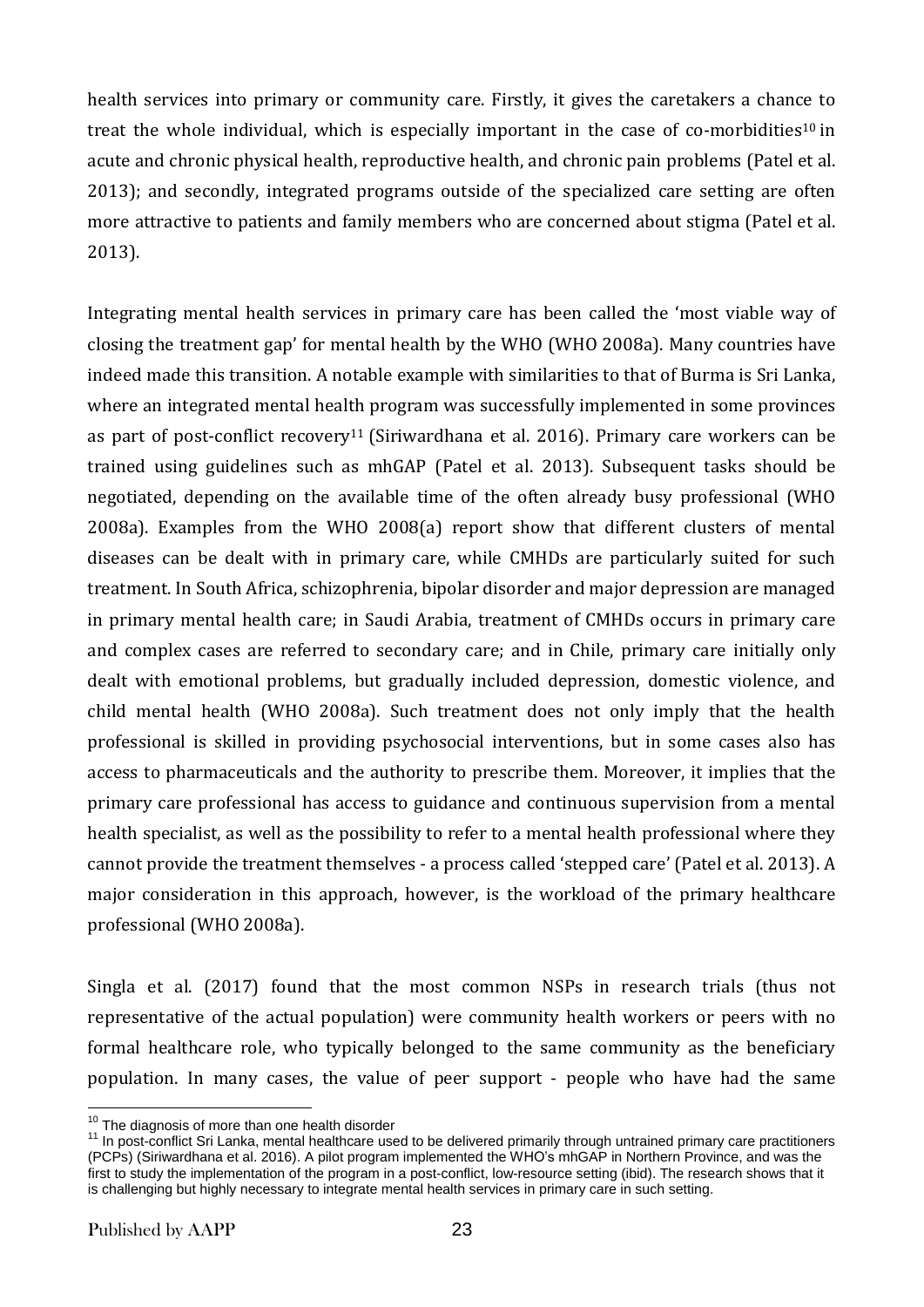experience - was acknowledged. Examples of this practice includes postpartum mothers trained to deliver psychosocial support to other women suffering from postpartum depression, or the same setup with individuals diagnosed as HIV positive, and with Burmese refugees (see Singla et al. 2017 for an overview of these studies). What was furthermore important was that those who received training in psychosocial support were of a sustainable population: that after the training, they were part of a platform (such as a health facility, school, NGO, or other community platform) that ensured the continuation of their work. Singla et al. (2017) found that most trainings consisted of about ten days of face-to-face training, and subsequent supervision was typically conducted weekly in person, during which individual cases were reviewed with an expert supervisor. The treatment most commonly lasted less than ten sessions, up to one hour each, delivered during two to three months. Most importantly, many of these treatments successfully improved the CMHD outcomes (ibid).

CETA is one such task-sharing program. CETA works closely with the policy-makers in Burma, and is taking the lead in countrywide coverage of evidence-based CMHDs counseling. This program received a lot of attention from global leaders in mental health, such as Vikram Patel, for its innovative approach and evidence based work. Burma is the first country where it is being implemented, and, with the right support from the government, the program could kickstart a new approach to mental health in Burma. In the next section, we will discuss this in more detail, to illustrate what can be done concretely to improve mental health coverage in Burma.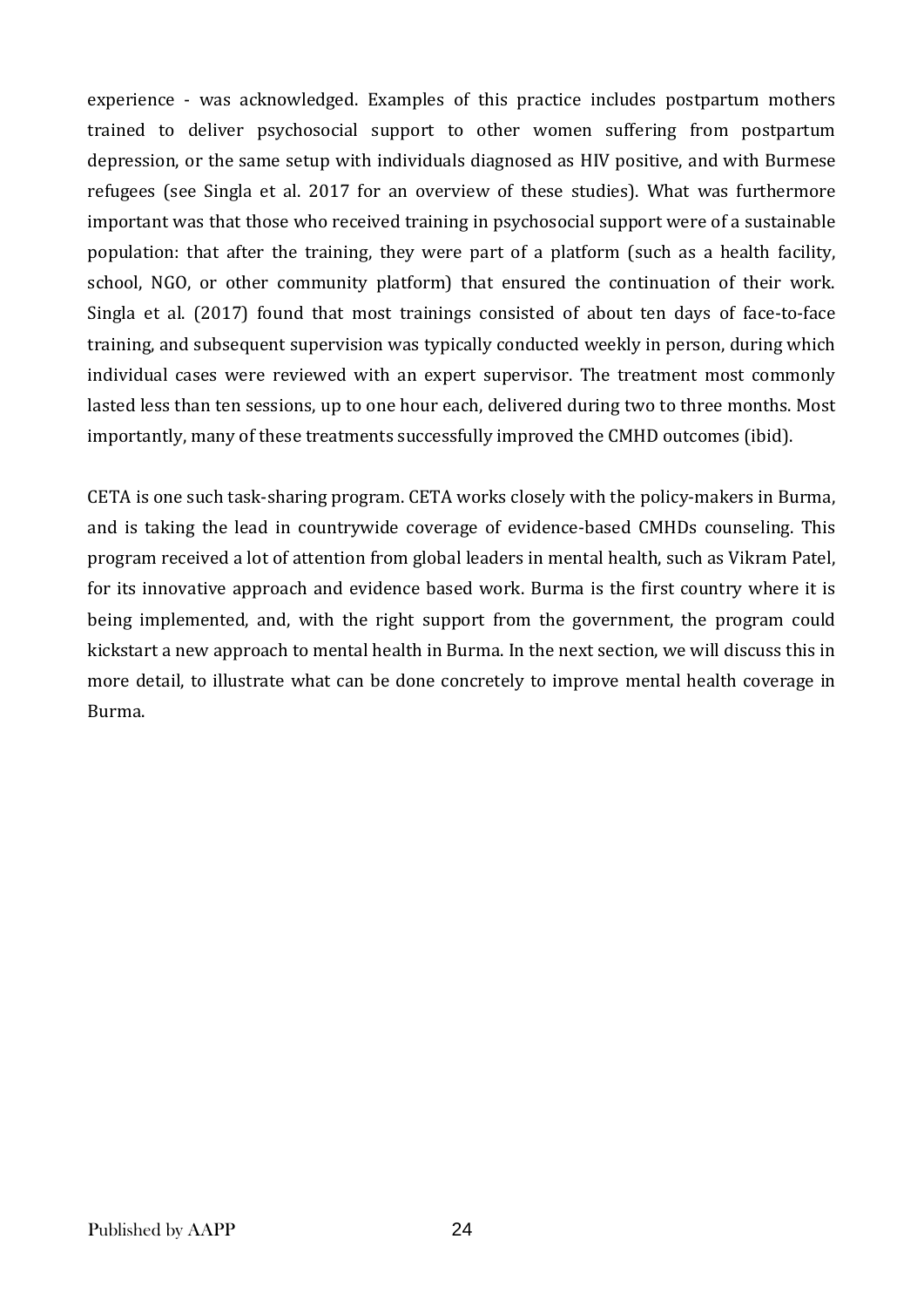## **Chapter 5 CETA in Burma**

In 2010, AAPP was approached by the Applied Mental Health Research (AMHR) group at JHU to be one of three organization partaking in a randomized controlled trial of CETA. CETA is a psychotherapeutic intervention aimed at improving the mental health of an individuals experiencing CMHDs. One of AAPP's priorities has always been the mental and physical wellbeing of former political prisoners (FPPs). FPPs are a segment of the population vulnerable to CMHDs (Willis et al. 2015). Moreover, AAPP had proven to be a sustainable organization. It was therefore an ideal organization for the CETA trial. AAPP was part of the development of CETA and its adaptation to the Burmese context in 2010, and the implementation phase in 2012. That study found that CETA was acceptable, accessible, and effective in improving mental health and functioning of adults (Murray et al. 2014). While the other two organizations ceased CETA activities in the years following the trial, AAPP continued the practice for two reasons. Firstly, it was apparent that AAPP's target group had pressing needs for counseling, and CETA proved effective in reducing CMHDs. Secondly, assisting in employment of FPPs is part of AAPP's core activities, and continuing CETA could create sustainable jobs for FPPs. In 2014, AAPP opened two new counseling offices, one in Rangoon and one in Mandalay. Ten new counselors were recruited and trained, and provided free counseling services to FPPs in their respective areas. In the years that followed, AAPP recruited more staff, and started providing counseling services to people of the general population. At the time of writing, AAPP employs a total of twenty counselors, four supervisors, and three trainers. In 2015, the AMHR group at JHU launched the Asia Pacific Research for Mental Health Services (ASPiRE-MHS) project. This project studies the scale-up of CETA in multiple areas in Myanmar. AAPP provides the trainers for this study.

This section will review CETA as an example, to bring the treatment of CMHDs from the abstract to the concrete and show that it is possible to bring effective treatment for CMHDs to a large population.

Published by AAPP 25 CETA was designed to be a cost-effective intervention suitable for delivery by lay counselors, individuals without specific background or training in counseling or mental health. CETA is a 'transdiagnostic*'* and 'common elements' approach, and an 'apprenticeship model' (Murray et al. 2014)*.* Transdiagnostic means that the treatment is not specific for only one illness. Rather, it uses the core elements of various treatment protocols that are similar across different disorders. This has two major advantages. Firstly, this reduces the study-load for the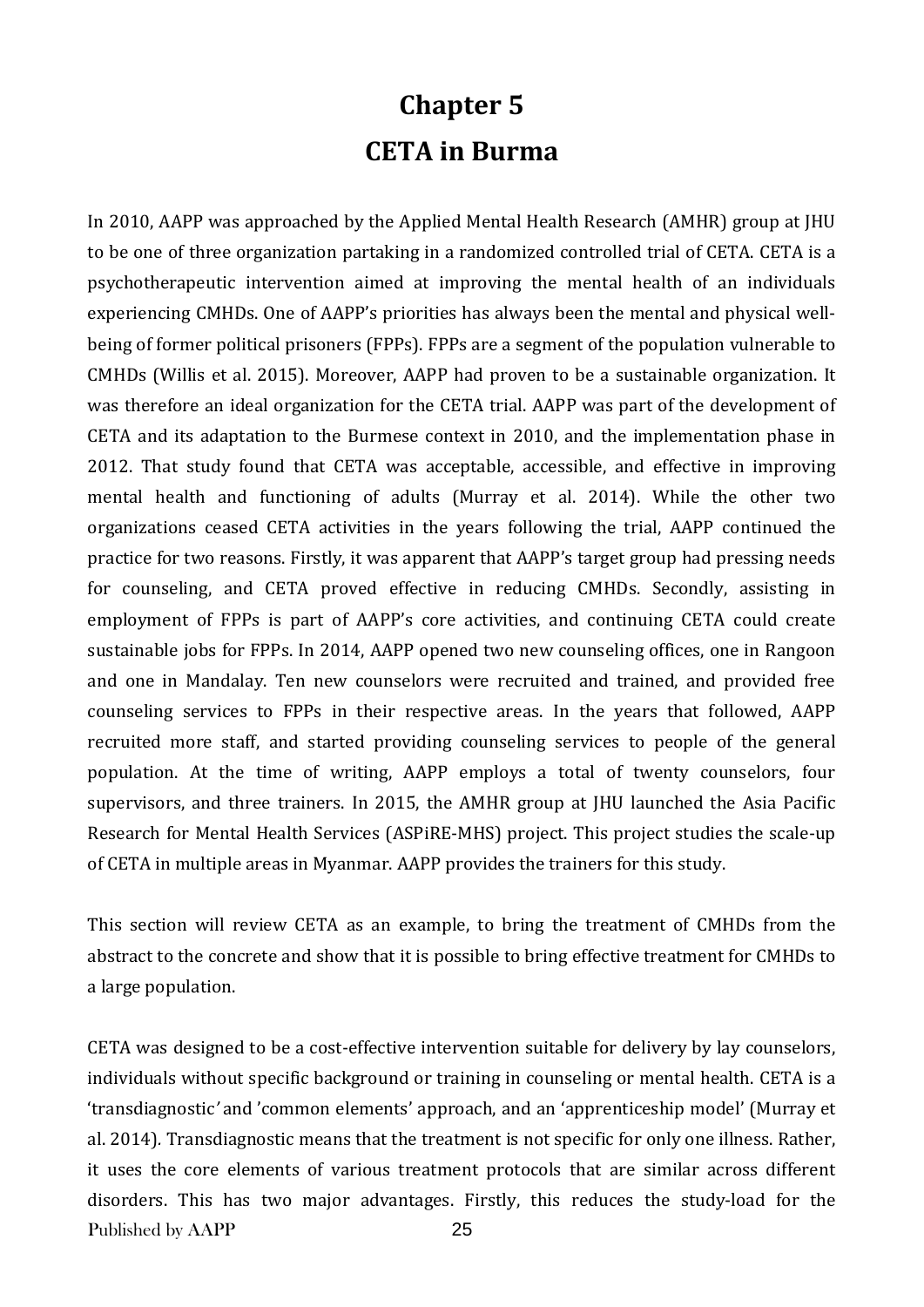counselor, and simplifies the training. Secondly, the intervention can treat several common disorders because of the core elements being combined with the flexibility of additional components for specific issues clients are facing. Investment in one intervention thus reduces the burden of not only depression, but also anxiety and substance abuse disorders. Moreover, depressive and anxiety disorders and substance abuse disorders often present together (ibid). Using a transdiagnostic approach means that the counselor does not have to decide which of the co-morbid problems to target first, but can effectively treat all at the same time. This transdiagnostic efficacy is achieved by using a varying set of elements common to many psychological interventions. This approach has gained popularity in HICs, but there is a global trend to apply it in LMICs as well (Singla et al. 2017).

What makes CETA special is that it can be taught to people without any prior education in health or mental health care (Murray et al. 2014). Their training starts with a two-week intensive training, followed by extensive group practice, and a supervised client (Murray et al. 2011). If they are considered sufficiently skilled, they are put under supervision of a supervisor, to assure their long-term quality. This supervisor is in turn under distancesupervision and training of a CETA trainer. The materials are carefully adapted to each training and the participants to make sure that the materials are relevant to the context and appropriate for the counselors. They minimize the use of jargon and predominantly rely on practice rather than reading, to make the training accessible even for people with a limited educational background.

The common elements that CETA counselors learn include a number of basic therapeutic elements like encouraging participation and introducing the treatment, seven therapeutic methods, plus two additional ones to address alcohol abuse and suicidal thoughts. They are then trained to plan different "flows" of these common elements for a client. Such a flow could look like this:

- 1) Encouraging participation,
- 2) CETA introduction,
- 3) Thinking in a Different Way Part 1,
- 4) Talking about Difficult Memories, and
- 5) Thinking in a Different Way Part 2.

Published by AAPP 26 The treatment takes about 8-12 sessions, in which the counselor gradually introduces new elements and continuously monitors and adapts the process. The plan for the flow is also flexible and can be adapted, if needed, based on individual client response to components and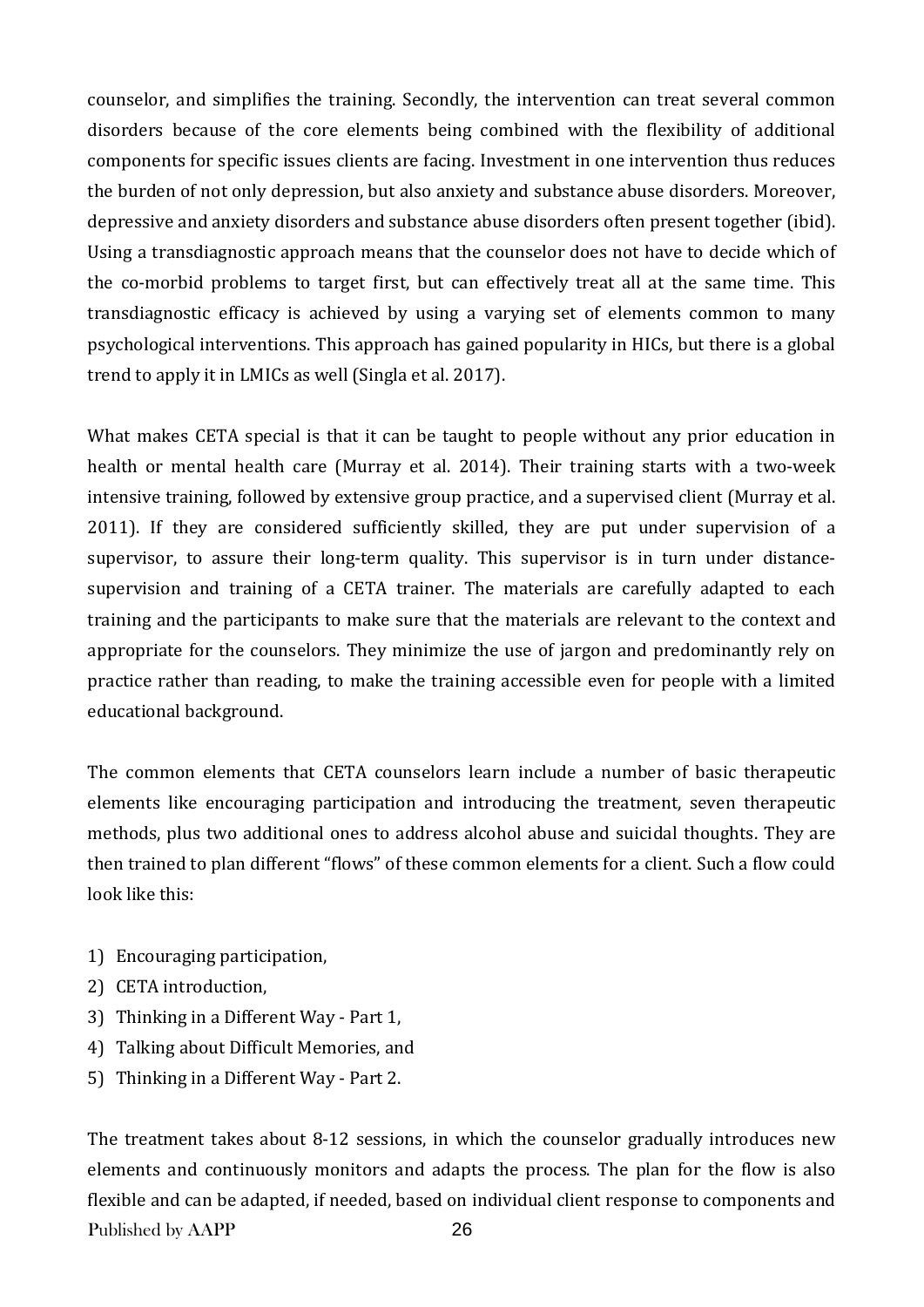answers on the weekly monitoring form. The counselor learns to do this in a two-week intensive training. After the training, they continue practicing in groups, with pilot cases, and then start working under close supervision. This method relies on three layers of people: Trainers, supervisors, and the counselors. The trainers, usually from outside of the intervention area, train both supervisors and counselors during the intensive 2-week period. The supervisors are local individuals, trained as counselors, but selected to handle the additional responsibilities. This structure implies that, over time, the program can become independent of technical support from CETA, making it sustainable in the long-term.

The approach has now been tested globally. Studies were conducted in Iraq (Murray et al. 2014; Weiss et al. 2015), the Thai-Burma border (Murray et al. 2014; Bolton 2014), and Colombia (Pacichana-Quinayáz et al. 2016). Results of these studies showed consistent positive results.

The counselors were able to adhere to the protocol, perform well in role-plays, and



Figure 2: Apprenticeship model (Murray et al. 2011)

reduce symptoms of mental disorders in real life settings (Murray et al. 2014; Bolton et al. 2014; Pacichana-Quinayáz 2016; Weiss et al. 2015). Their supervisors were able to 'catch' errors in counselor practice and skillfully correct them (ibid). In the first major study by Murray et al. (2014), average weekly symptoms significantly decreased in both Iraq and on the Thai-Burma border. Bolton et al. (2014) published the quantitative results of the pilot study on the Thai-Burma setting, as compared a wait-list control (WLC) group. This study showed a 77% reduction in overall scores compared to baseline score for the CETA group, while the control group score reduced 44% (Bolton et al. 2014). The authors concluded the treatment is highly effective (Bolton et al. 2014). These findings were confirmed by Weiss et al. (2015) in another controlled study in the Iraqi context. This study showed large significant effect sizes for all outcomes, compared to only small changes in the wait-list control group (Weiss et al. 2015). Pacichana-Quinayáz et al. (2016), in the Colombian setting, studied CETA without a control group, but gave a quantitative description of the impact of the treatment. Interviewees noted early decrease in anxiety and increase in hope in their clients, which were maintained as clients became better equipped to deal with their anxieties and gained a renewed positive outlook on life (Pacichana-Quinayáz 2016). Clients were positive about the treatment, and expressed the therapy was an emotional release (Pacichana-Quinayáz et al. 2016).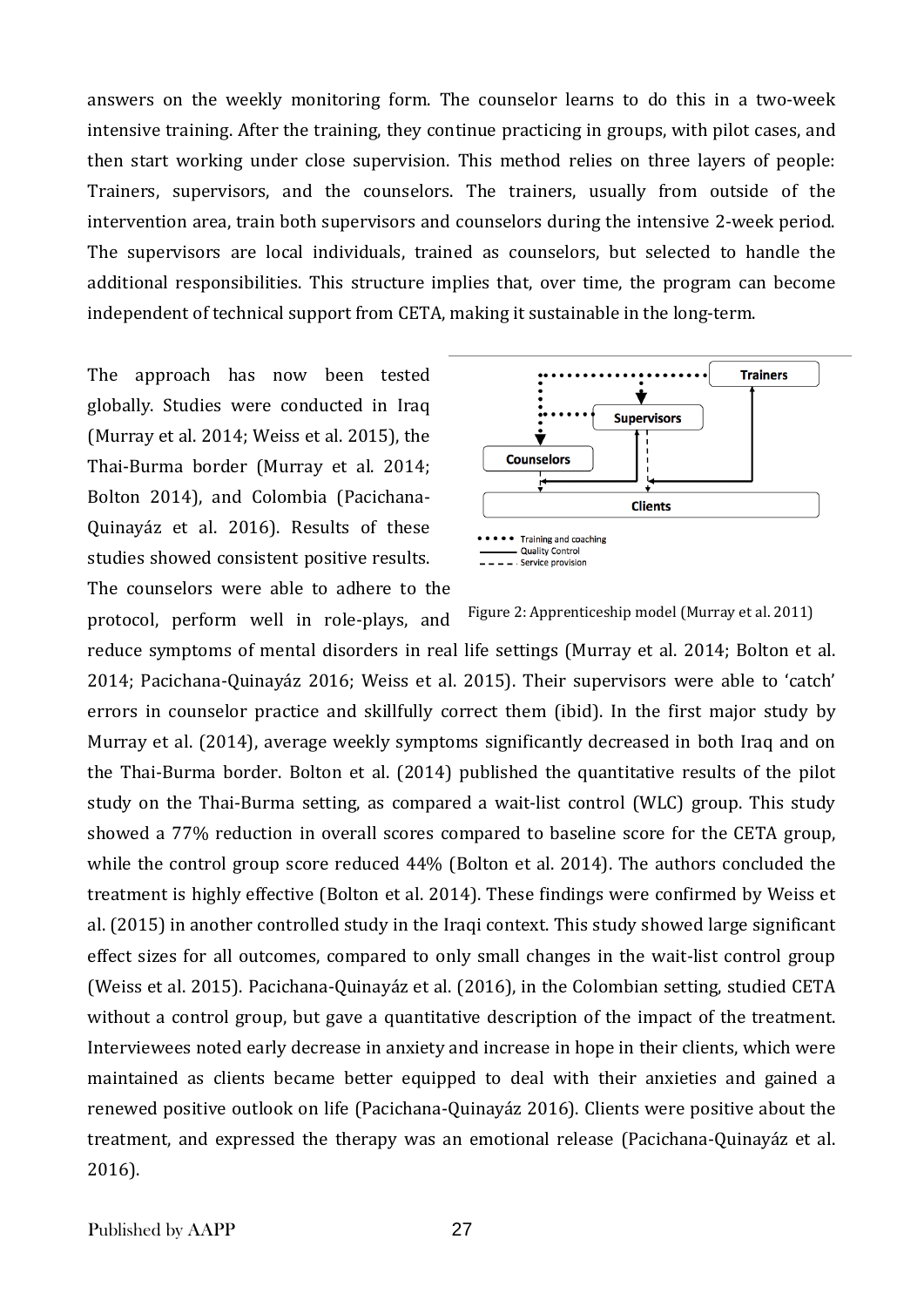## **Chapter 6**

## **Recommendations and Conclusion**

On the basis of the literature review presented in this document, experience of AAPP's MHAP team and different stakeholders in Burma, AAPP has compiled a list of recommendations for the Ministry of Health and Sports and mental health practitioners in Burma. They represent a list of measures that appear most urgent, realistic, cost-effective, and are based on evidence and on examples of best practice. These recommendations are in line with recommendations by the WHO.

AAPP strongly urges the **government** to:

- 1. Make the development health policy and the new health legislation a **transparent and collaborative process**, consulting the relevant stakeholders from the health sector, academic institutions, civil society, and more;
- 2. Focus on providing **community based care** rather than institutionalized care;
- 3. Participate in **networks** of mental health service providers, academic institutions, social services, and relevant public service providers; and support the formation of these networks where possible;
- 4. Integrate mental health services in **public institutions** including the legal system, schools, maternal care, and elderly homes, for an early detection of vulnerable individuals;
- 5. Create a system of **certification** for the recognition of evidence-based training of nonspecialist providers, such as CETA providers;
- 6. Implement population-based interventions, such as a mass-media campaign on Facebook, to **target stigma** in Burma; give attention to mental health in public speech for the same reason; and be sensitive to stigma when implementing mental health interventions;
- 7. Enable **researchers** of mental healthcare in Burma to narrow the knowledge gap in mental healthcare in Burma;
- 8. Increase the share of **funding** for health that is attributed to mental health; and
- 9. **Realize the nine objectives** set out by the Government.

AAPP strongly urges **mental health practitioners** in Burma to:

- 1. **Advocate** for mental health with all relevant stakeholders, including the Government
- 2. Give priority to **community based** healthcare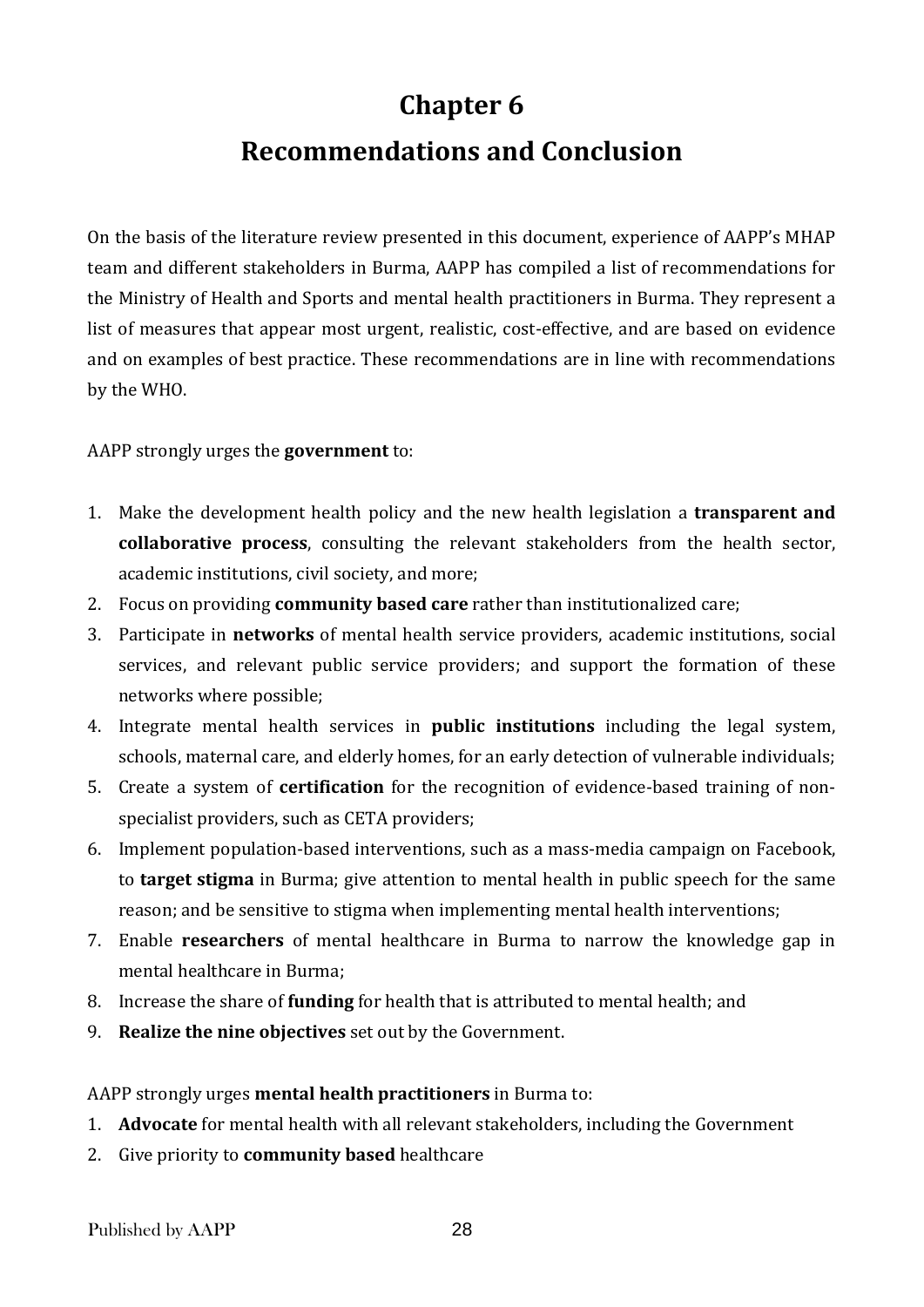- 3. Participate in **networks** of mental health service providers, academic institutions, social services, and relevant public service providers; and support the formation of these networks where possible;
- 4. Raise awareness for mental health in the community to target **stigma**, and be sensitive to stigma in their work; and
- 5. Contribute to **research** to close the knowledge gap in mental healthcare

### AAPP strongly urges **all other individuals**:

- 1. **Advocate** for mental health with all relevant stakeholders, including the Government;
- 2. Support the integration of mental healthcare in **public services**, such as the legal system, schools, maternal care, and elderly homes where possible;
- 3. Participate in **networks** for mental healthcare where they can contribute;
- 4. Raise awareness for mental health in the community to target **stigma**, and be supportive of individuals with mental disorders in their environment; and
- 5. Contribute to **research** to close the knowledge gap in mental healthcare.

This list is by no means comprehensive of all needs of the mental health system. But AAPP is convinced that if the Government recognizes and implements these recommendations, it would resolve some of the most important bottlenecks in the provision of mental health in Burma and drastically improve access to treatment for the thousands of people suffering from CMHDs and other mental health disorders in Burma.

The mental healthcare system in Burma has suffered neglect, and levels of common mental health disorders in the country are soaring high. Especially after years of military dictatorship, the Burmese people are in dire need of mental healthcare. Building such a system will take well-directed dedication, adequate funding, and time. Due to such little infrastructure that currently exists, many hurdles will have to be faced. Education to produce mental health professionals is underdeveloped, there are too few mental health experts to guide the process, pervasive stigma is smothering demand for mental healthcare, and inadequate understanding of mental health disorders prevails in all levels of society. With sufficient research and expertise currently available, it is all possible to build a mental health system in Burma. We now know that there are many evidence-based methods to treat patients suffering from common mental health diseases, to scale up treatment, and to lift stigma. This process needs to be kickstarted as soon as possible, to provide the Burmese population with the mental healthcare they deserve.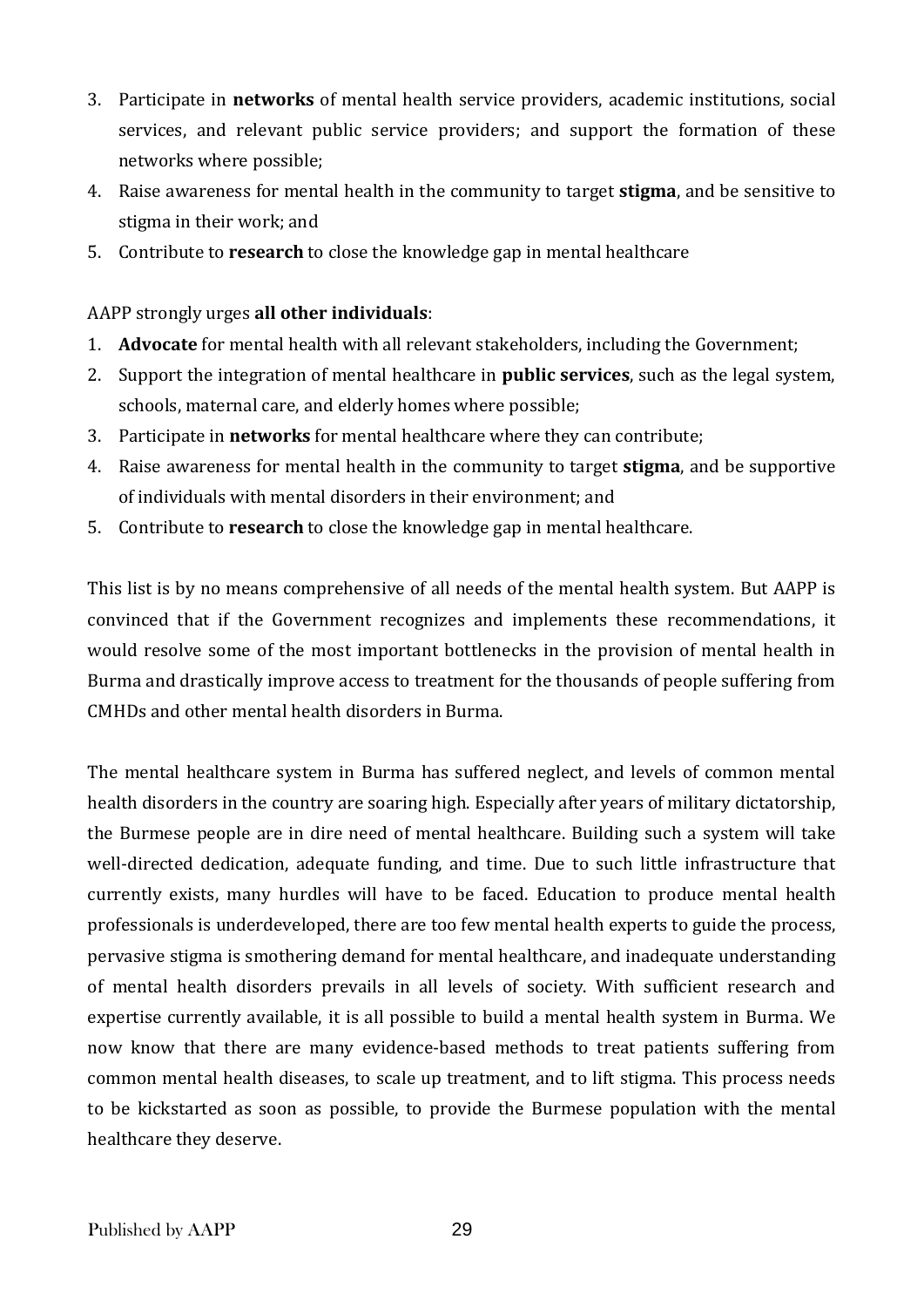## **References**

Baxter A, Scott K, Vos T, Whiteford H. 2013. Global prevalence of anxiety disorders: a systematic review and meta-regression. Psychological medicine*.* 43:897–910

Bolton P, Lee C, Haroz EE, Murray L, Dorsey S, Robinson C, Ugueto AM, Bass J. 2014. A Transdiagnostic Community-Based Mental Health Treatment for Comorbid Disorders: Development and Outcomes of a Randomized Controlled Trial among Burmese Refugees in Thailand. PLOS Medicine. <https://doi.org/10.1371/journal.pmed.1001757>

Chisholm D, Sweeny K, Sheehan P, Rasmussen B, Smit F, Cuijpers P, Saxena S. 2016. Scaling-up treatment of depression and anxiety: a global return on investment analysis. Lancet Psychiatry. 3:415–24

Clement S, Lassman F, Barley E, Evans-Lacko S, Williams P, Yamaguchi S, Slade M, Rüsch N, Thornicroft G. 2013. Mass media interventions for reducing mental health-related stigma. Cochrane Database of Systematic Reviews. 23(7)

Collins PY, Patel V, Joestl SS, March D, Insel TR, Daar AS. 2011. Grand Challenges in Global Mental Health. Nature. 475(7354):27-30

Dixon A, McDaid D, Knapp M, Curran C. 2006. Financing mental health services in low- and middle-income countries. Health Policy and Planning. 21(3):171-182

Docherty M, Shaw K, Goulding L, Parke H, Eassom E, Ali F, Thornicroft G. 2017. Evidencebased guideline implementation in low and middle income countries: lessons for mental health care. International Journal of Mental Health Systems. 11(8).

Drew N, Funk M, Tang S, Lamichhane J, Chavez E, Katontoka S, Pathare S, Lewis O, Gostin L, Saraceno B. 2011. Human rights violations of people with mental and psychosocial disabilities: an unresolved global crisis. Lancet. 378(9803):1664-1675

Ferrari AJ, Charlson FJ, Norman RE, Patten SB, Freedman G, Murray CJL, Vos T, Whiteford HA. 2013. Burden of depressive disorders by country, sex, age, and year: findings from the global burden of disease study 2010. PLOS Medicine. 10:e1001547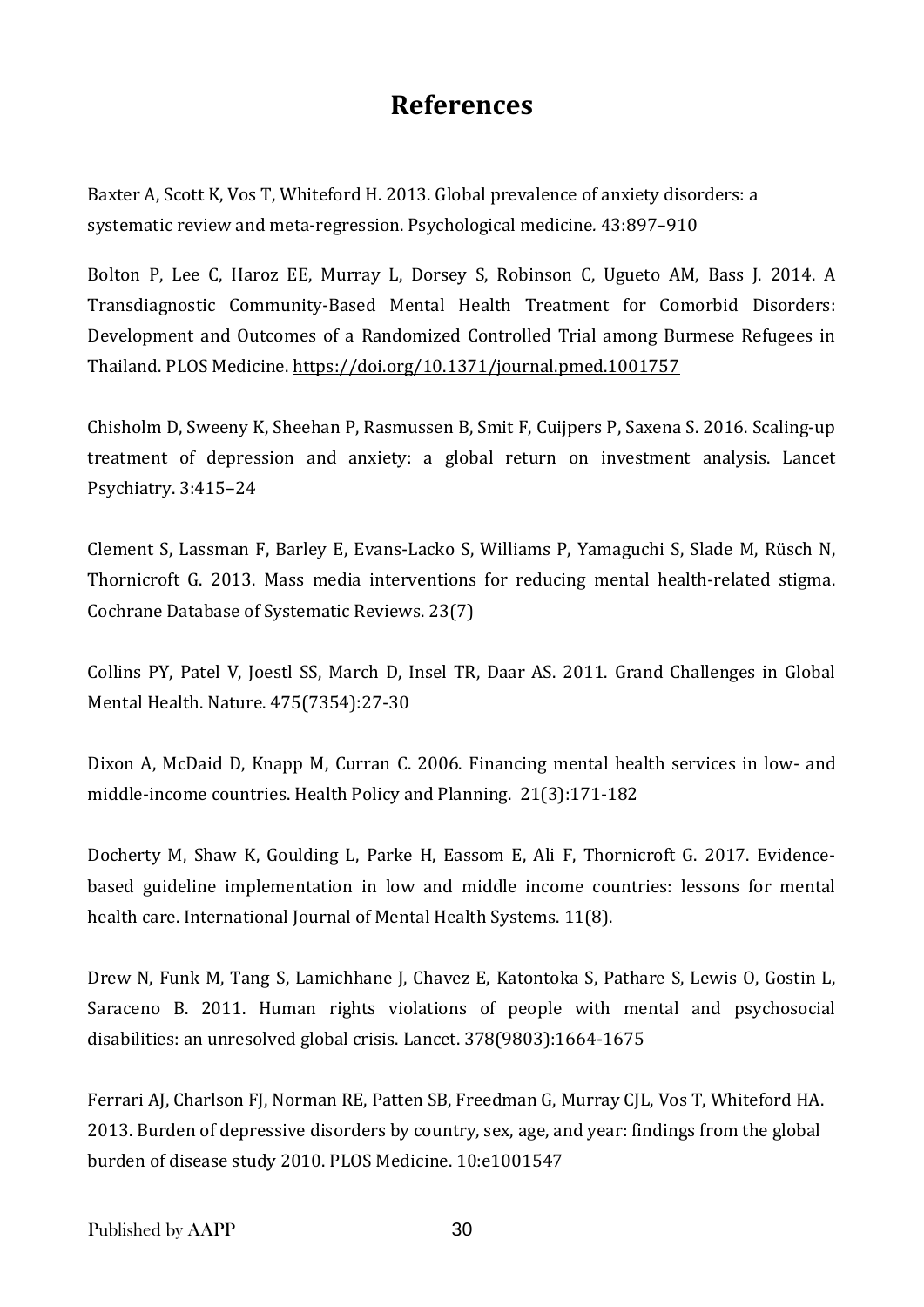van Ginneken N, Tharyan P, Lwein S, Rao GN, Meera SM, Pian J, Chandrashekar S, Patel V. 2013. Non-specialist health worker interventions for the care of mental, neurological and substance-abuse disorders in low-and middle-income countries. Cochrane Database of Systematic Reviews. 11. DOI: 10.1002/14651858.CD009149.pub2

Global Forum for Health Research (GFHR), World health organization (WHO). 2007. Research capacity for mental health in low- and middle-income countries: Results of a mapping project. Available online: [http://www.who.int/mental\\_health/MHRC\\_FullText.pdf.](http://www.who.int/mental_health/MHRC_FullText.pdf) (last accessed May 2017).

Hoffman DL, Dukes EM, Wittchen HU. 2008. Human and economic burden of generalized anxiety disorder. Depression and anxiety. 25:72-90

Institute for Health Metrics and Evaluation (IHME). 2015. Country Profile: Myanmar. Available online from: <http://www.healthdata.org/myanmar> (last accessed May 2017).

Kakuma R, Minas H, van Ginneken N, Dal Poz MR, Desiraju K, Morris JE, Saxena S, Scheffler RM. 2011. Human resources for mental health care: current situation and strategies for action. Lancet. 378:1654–63

Kessler RC. 2012. The costs of depression. Psychiatry Clinical North America. 35(1):1-14

Lund C, De Silva M, Plagerson S, Cooper S, Chisholm D, Das J, Knapp M, Patel V. 2011. Poverty and mental disorders: breaking the cycle in low-income and middle-income countries. The Lancet. 378:1502-14

Lund C, Breen A, Flisher AJ, Kakuma R, Corrigall J, Joska JA, Swartz L, Patel V. 2010. Poverty and common mental disorders in low and middle income countries: A systematic review. Social Science and Medicine. 71(3):517-528

Mendenhall E, De Silva MJ, Hanlon C, Petersen I, Shidaye R, Jordans M, Luitel N, Ssebunnya J, Fekadu A, Patel V, Tomlinson M, Lund C. 2014. Acceptability and feasibility of using nonspecialist health workers to deliver mental health care: Stakeholder perceptions from the PRIME district sites in Ethiopia, India, Nepal, South-Africa, and Uganda. Social Science & Medicine. 118: 33–42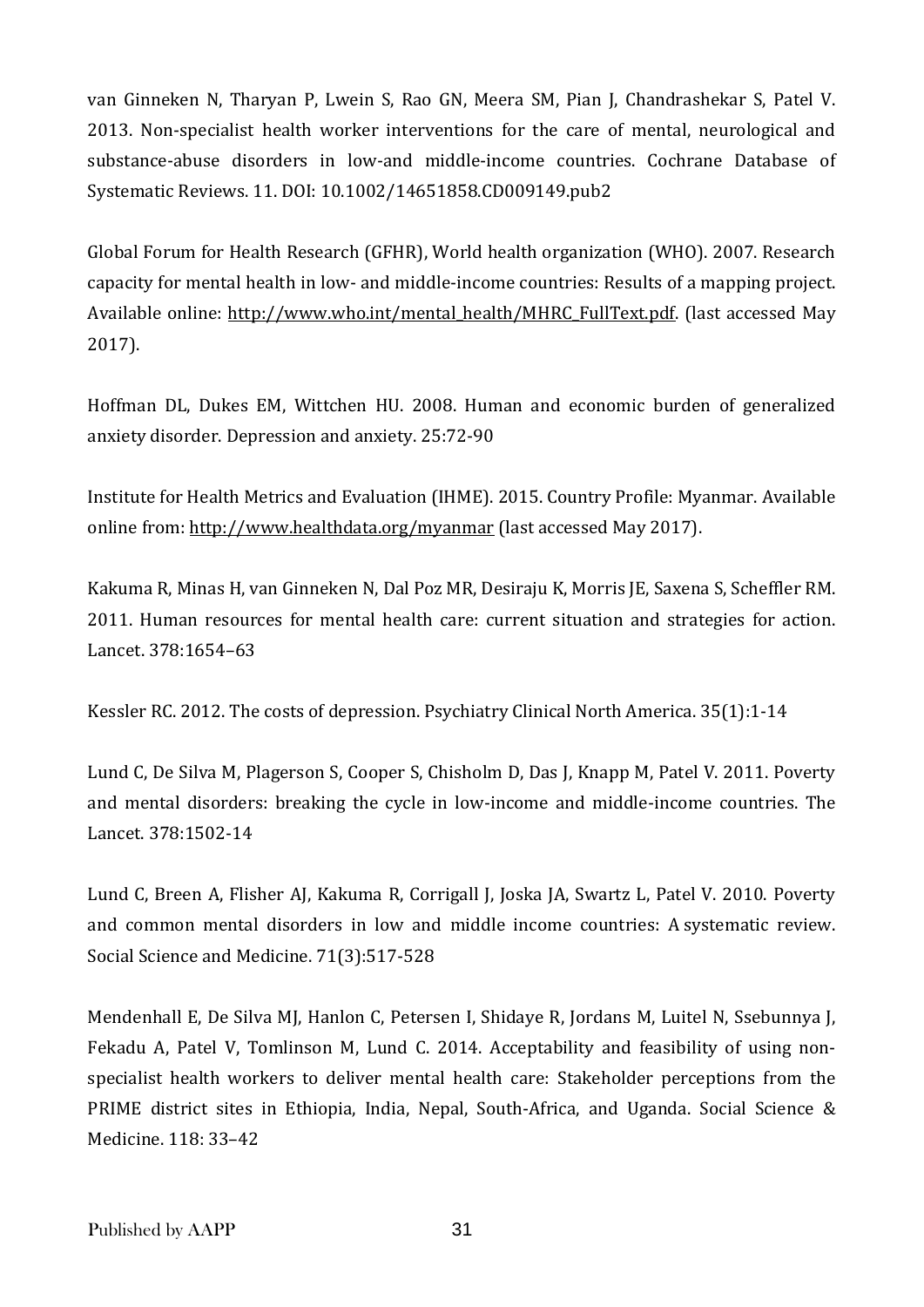Murray LK, Dorsey S, Bolton P, Jordans MJD, Rahman A, Bass J, Verdeli H. 2011. Building capacity in mental health interventions in low resource countries: An apprenticeship model for training local providers. International Journal of Mental Health Systems. 5(30)

Murray LK, Dorsey S, Haroz E, Lee C, Alsiary MM, Haydary A, Weiss WM, Bolton P. 2014. A Common Elements Treatment Approach for Adult Mental Health Problems in Low- and Middle-Income Countries. Cognitive and Behavioural Practice . 21(2):111-123

Pacichana-Quinayaz SG, Osorio-Cuéllar GV, Bonilla-Escobar FR, Fandiño-Losada A, Gutiérrez-Martínez MI. 2016. Common Elements Treatment Approach based on a Cognitive Behavioral Intervention: implementation in the Colombian Pacific. Ciência and Saúde Coletiva. 21(6)

Patel V, Kleinman A. 2003. Poverty and common mental disorders in developing countries. Bulletin of the World health organization. 81:609-615

Patel V, Araya R, Chatterjee S, Chisholm D, Cohen A, De Silva M, Hosman C. 2007. Treatment and prevention of mental disorders in low-income and middle-income countries. The Lancet. 370(9591):991-1005

Patel V, Belkin GS, Chockalingam A, Cooper J, Saxena S, Unützer J. 2013. Grand Challenges: Integrating Mental Health Services into Priority Health Care Platforms. PLoS Medicine. 10(5)

Patel V, Chisholm D, Dua T, Laxminarayan R, Medina-Mora ME. 2015. Disease Control Priorities 3rd Edition. Chapter 4. Mental, Neurological, and Substance Use Disorders. The World Bank Washington. Accessible from: <https://openknowledge.worldbank.org/handle/10986/23832> (last accessed May 2017)

Patel V, Chisholm D, Parikh R, Charlson FJ, Degenhardt L, Dua T, Ferrari AJ, Hyman S, Laxmanirayan R, Levin C, Lund C, Medina Mora ME, Petersen I, Scott J, Shidhaye R, Vijayakumar L, Thornicroft G, Whiteford H. 2016. Addressing the burden of mental, neurological, and substance use disorders: key messages from Disease Control Priorities, 3rd edition. Lancet. 387: 1672–85

Prince M, Vikram P, Saxena S, Maj M, Maselko J, Phillips MR, Rahman A. 2007. No health without mental health. The Lancet. 370(9590):859-877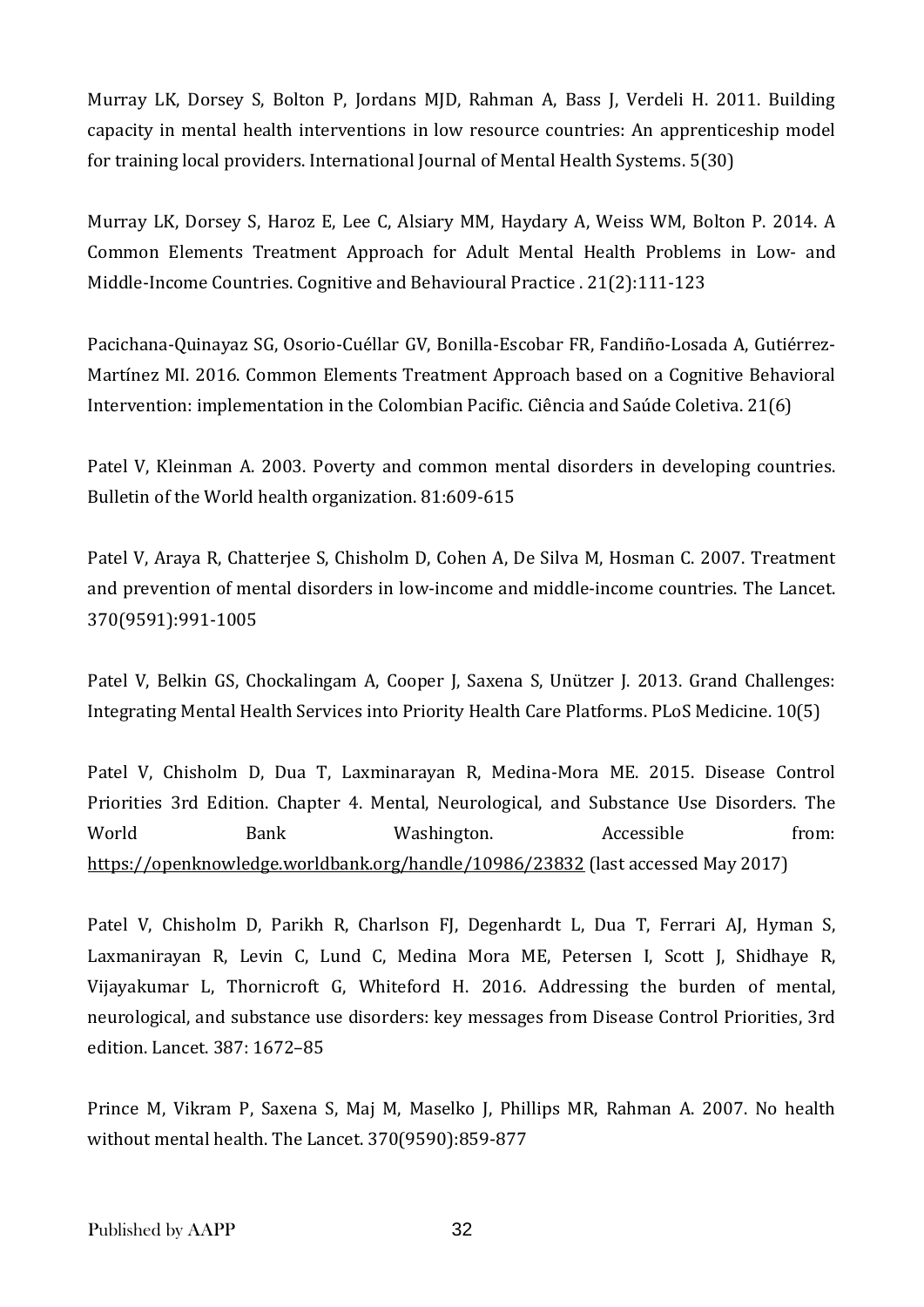Razzouk D, Sharan P, Gallo C, Gureje O, Lamberte EE, de Jesus Mari J, Mazzotti G, Patel V, Swartz L, Olifson S, Levav I, de Francisco A, Saxena S. 2009. Scarcity and inequity of mental health research resources in low-and-middle income countries: A global survey. Health Policy. doi:10.1016/j.healthpol.2009.09.009

Roberts B, Browne J. 2010. A systematic review of factors influencing the psychological health of conflict-affected populations in low- and middle-income countries. Global Public Health. Doi: 10.1080/17441692.2010.511625

Saxena S, Thornicroft G, Knapp M, Whiteford H. 2007. Resources for mental health: scarcity, inequity, and inefficiency. Lancet. 370: 878–89

Saxena S, Funk M, Chisholm D. 2013. World Health Assembly adopts Comprehensive Mental Health Action Plan 2013-2020. 381(9882):1970-1971

Seeman N, Tang S, Brown AD, Ing A. 2015. World survey of mental illness stigma. Journal of Affective Disorders. 190:115-121

Semrau M, Evans-Lacko S, Koschorke M, Ashenafi L, Thornicroft G. 2015. Stigma and discrimination related to mental illness in low- and middle-income countries. Epidemiology and Psychiatric Sciences. 24:382-394

Singla DR, Kohrt B, Murray LK, Anand A, Chorpita BF, Patel V. 2017. Psychological Treatments for the World: Lessons from Low- and Middle-Income Countries. Annual Review in Clinical Psychology. 13:149-81

Siriwardhana C, Adikari A, Van Bortel T, McCrone P, Sumathipala A. 2013. An intervention to improve mental health care for conflict-affected forced migrants in low-resource primary care settings: a WHO MhGAP-based pilot study in Sri Lanka (COM-GAP study). Trials. 14(423)

Siriwardhana C, Adikari A, Pannala G, Roberts B, Siribaddana S, Abas M, Sumathipala A, Stewart R. 2015. Changes in mental disorder prevalence among conflict-affected populations: a prospective study in Sri Lanka (COMRAID-R). BMC Psychiatry. 15(1):41

Published by AAPP 33 Siriwardhana C, Adikari A, Jayaweera K, Abeyrathana B, Sumathipala A. 2016. Integrating mental health into primary care for post-conflict populations: a pilot study. International Journal of Mental Health Systems. 10:12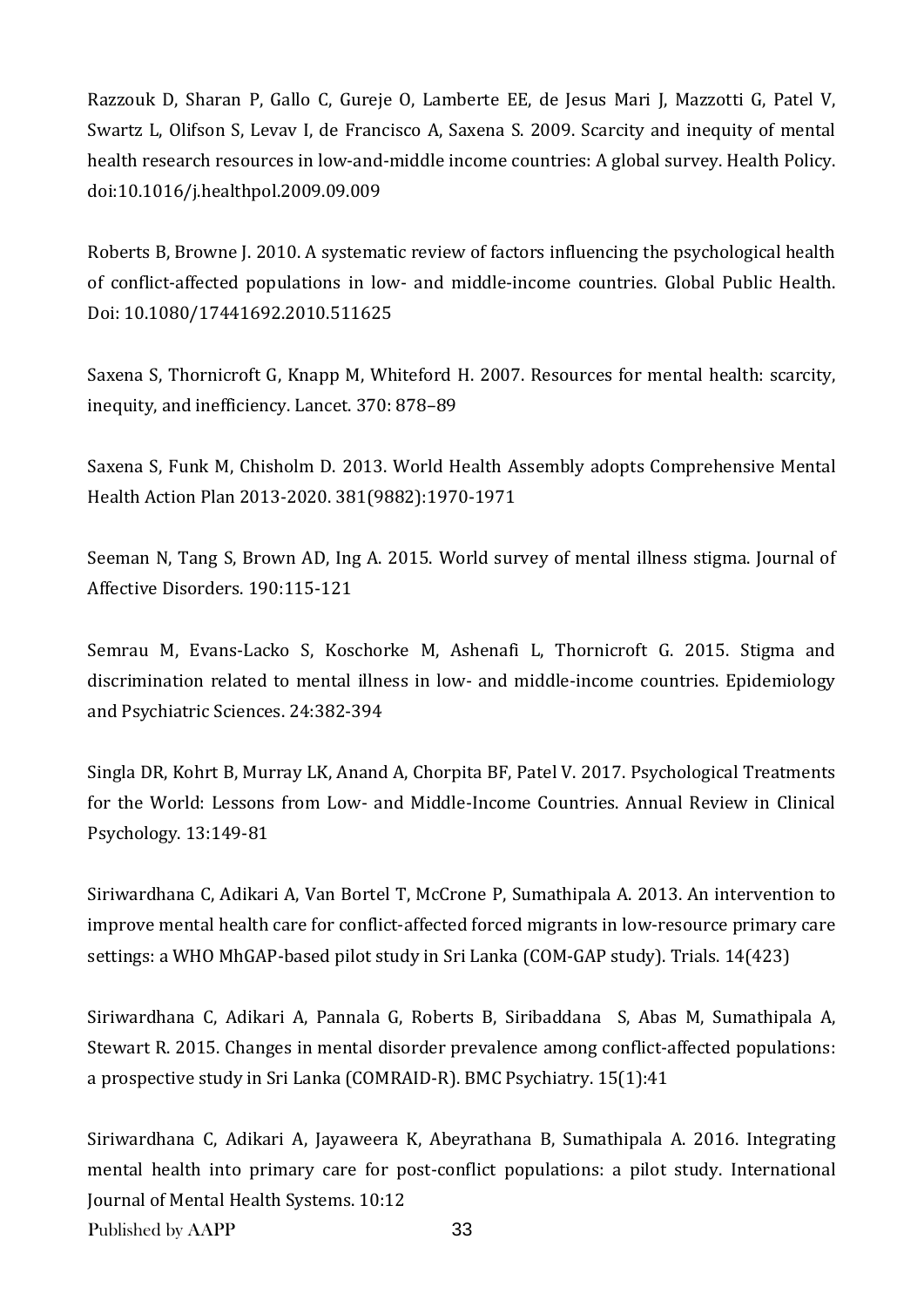Shidhave R, Lund C, Chisholm D. 2015. Closing the treatment gap for mental, neurological and substance use disorders by strengthening existing health care platforms: strategies for delivery and integration of evidence-based interventions. International Journal of Mental Health Systems. 9(40)

Steel Z, Chey T, Silove D, Marnane C, Bryant RA, Van Ommeren M. 2009. Association of torture and other potentially traumatic events with mental health outcomes among populations exposed to mass conflict and displacement: a systematic review and meta-analysis. Journal of the American Medical Association 302:537–49

Steel Z, Marnane C, Iranpour C, Chey T, Jackson JW, Patel V, Silove D. 2014. The global prevalence of common mental disorders: a systematic review and meta-analysis 1980-2013. International Journal of Epidemiology. 43(2): 476-493

Than Tun Sein, Phone Myint, Nilar Tin, Htay Win, San San Aye, Than Sein. 2014. The Republic of the Union of Myanmar Health System Review. Health Systems in Transition. 4(3)

Vigo D, Thornicroft G, Atun R. 2016. Estimating the true global burden of mental illness. Lancet Psychiatry 3: 171–78

Weiss WM, Murray L, Zangana GAS, Mahmooth Z, Kaysen D, Dorsey S, Lindgren K, Gross A, Murray SM, Bass JK, Bolton P. 2015. Community-based mental health treatments for survivors of torture and militant attacks in Southern Iraq: a randomized control trial. BioMed Central Psychiatry. 15:249

Willis S, Chou S, Hunt NC. 2015. A systematic review on the effect of political imprisonment on mental health. Aggression and Violent Behaviour. 25(A):173-183

World Health Organization (WHO). 1993. The ICD-10 Classification of Mental and Behavioural Disorders. Available online from [\(http://www.who.int/classifications/icd/en/GRNBOOK.pdf\)](http://www.who.int/classifications/icd/en/GRNBOOK.pdf) (last accessed May 2017)

World Health Organization (WHO). 2003. Organisation of Services for Mental Health. Available **contracts** from the conditional online  $\mathbf{r}$  from  $\mathbf{r}$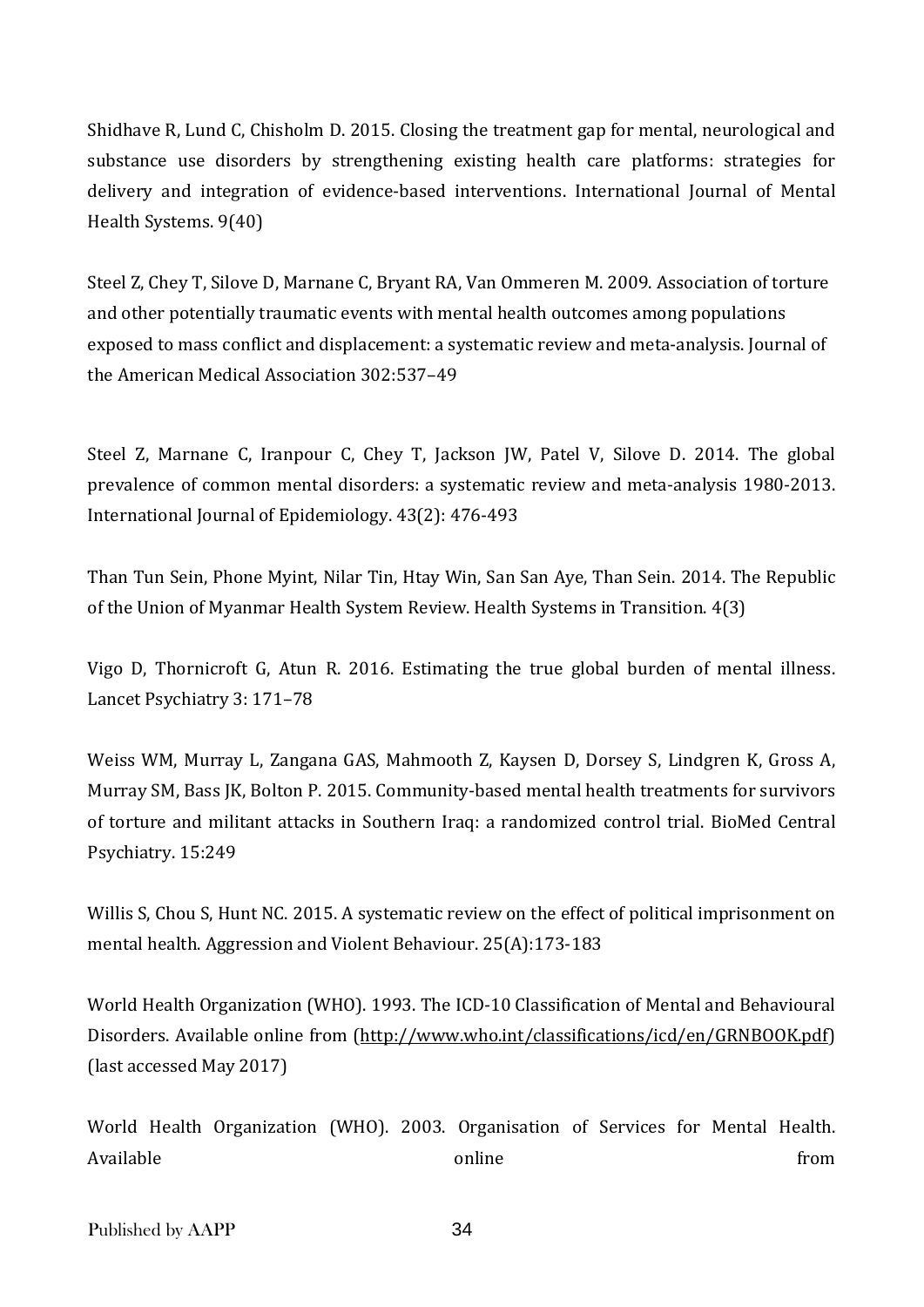[\(http://www.who.int/mental\\_health/policy/services/4\\_organisation%20services\\_WEB\\_07.p](http://www.who.int/mental_health/policy/services/4_organisation%20services_WEB_07.pdf) [df\)](http://www.who.int/mental_health/policy/services/4_organisation%20services_WEB_07.pdf) (last accessed May 2017)

World Health Organization (WHO). 2005. Mental Health Atlas 2005. Available online from: [http://www.who.int/mental\\_health/evidence/atlas/global\\_results.pdf](http://www.who.int/mental_health/evidence/atlas/global_results.pdf) (last accessed May 2017)

World Health Organization (WHO), Ministry of Health Union of Myanmar (MHUM). 2006. WHO-AIMS report on Mental Health System in Myanmar. Available online from: [http://www.who.int/mental\\_health/evidence/myanmar\\_who\\_aims\\_report.pdf](http://www.who.int/mental_health/evidence/myanmar_who_aims_report.pdf) (last accessed May 2017)

World Health Organization (WHO). 2008a. Integrating Mental Health into Primary Care: a Global **Perspective.** Available **online** from: [http://apps.who.int/iris/bitstream/10665/43935/1/9789241563680\\_eng.pdf.](http://apps.who.int/iris/bitstream/10665/43935/1/9789241563680_eng.pdf) (last accessed May 2017)

World Health Organization (WHO). 2008b. mhGAP Scaling up care for mental, neurological, and substance use disorders. Available online from: [http://apps.who.int/iris/bitstream/10665/43809/1/9789241596206\\_eng.pdf](http://apps.who.int/iris/bitstream/10665/43809/1/9789241596206_eng.pdf) (last accessed May 2017)

World Health Organization (WHO). 2011. Mental Health Atlas 2011. Available online from: [http://apps.who.int/iris/bitstream/10665/44697/1/9799241564359\\_eng.pdf](http://apps.who.int/iris/bitstream/10665/44697/1/9799241564359_eng.pdf) (last accessed May 2017)

World Health Organization (WHO). 2013. Mental health action plan 2013-2020. Available online from:

[http://apps.who.int/iris/bitstream/10665/89966/1/9789241506021\\_eng.pdf?ua=1](http://apps.who.int/iris/bitstream/10665/89966/1/9789241506021_eng.pdf?ua=1) (last accessed May 2017)

World Health Organization (WHO). 2014a. Social determinants of mental health. Available online from: [http://apps.who.int/iris/bitstream/10665/112828/1/9789241506809\\_eng.pdf](http://apps.who.int/iris/bitstream/10665/112828/1/9789241506809_eng.pdf) (last accessed May 2017)

Published by AAPP 35 World Health Organization (WHO). 2014b. Innovation in deinstitutionalization: a WHO expert survey. Available online from: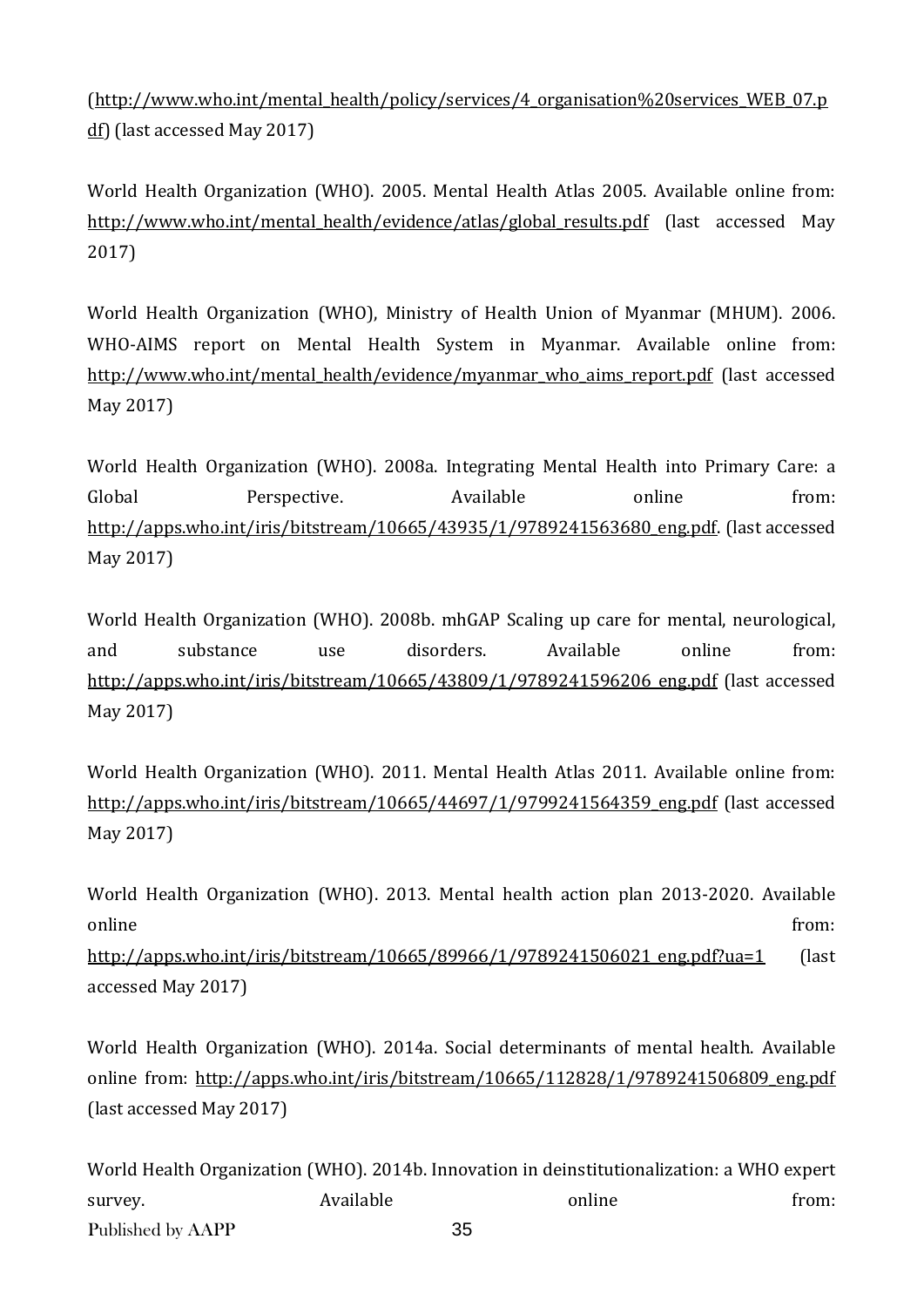[http://www.who.int/mental\\_health/publications/gulbenkian\\_innovation\\_in\\_deinstitutionaliz](http://www.who.int/mental_health/publications/gulbenkian_innovation_in_deinstitutionalization/en/) [ation/en/](http://www.who.int/mental_health/publications/gulbenkian_innovation_in_deinstitutionalization/en/) (last accessed may 2017)

World Health Organization. 2014c. Mental health: a state of well-being. Available online from: [http://www.who.int/features/factfiles/mental\\_health/en/](http://www.who.int/features/factfiles/mental_health/en/) (last accessed May 2017)

World Health Organization (WHO). 2014d. Global Health Expenditure Database. Available online from: <http://apps.who.int/nha/database/Home/Index/en> (last accessed May 2017)

World Health Organization (WHO). 2015. Mental Health Atlas 2014. Available online from: [http://apps.who.int/iris/bitstream/10665/178879/1/9789241565011\\_eng.pdf?ua=1&ua=1](http://apps.who.int/iris/bitstream/10665/178879/1/9789241565011_eng.pdf?ua=1&ua=1) (last accessed May 2017)

World Health Organization (WHO). 2016. Global Health Estimates 2015 Summary Tables. Available online from: http://www.who.int/healthinfo/global burden disease/en/ (last accessed May 2017)

World Health Organization (WHO). 2017a. Depression and other Common Mental Health Disorders. Retrieved from [http://apps.who.int/iris/bitstream/10665/254610/1/WHO-MSD-](http://apps.who.int/iris/bitstream/10665/254610/1/WHO-MSD-MER-2017.2-eng.pdf?ua=1)[MER-2017.2-eng.pdf?ua=1](http://apps.who.int/iris/bitstream/10665/254610/1/WHO-MSD-MER-2017.2-eng.pdf?ua=1) (last accessed May 2017).

World Health Organization (WHO). 2017b. Improving access and appropriate use of medicines for mental disorders. Available online from [http://www.who.int/mental\\_health/management/improving\\_access\\_medicines\\_mental\\_disor](http://www.who.int/mental_health/management/improving_access_medicines_mental_disorders/en/) [ders/en/](http://www.who.int/mental_health/management/improving_access_medicines_mental_disorders/en/) (last accessed may 2017)

Wu Z, Fang Y. 2014. Comorbidity of depressive and anxiety disorders: challenges in diagnosis and assessment. Shanghai Archive of Psychiatry. 26(4): 227–231 les Nemeroff. American College of Neuropsychopharmacology 2002

Figures

Figure 1: Saraceno B, Gater R, Rahman A, Saeed K, Eaton J, Ivbijaro G, Kidd M, Dowrick C, Servili C, Funk MK, Underhill C. 2015. Reorganization of mental health services: from institutional to community-based models of care. Eastern Mediterranean Health Journal. 21(7)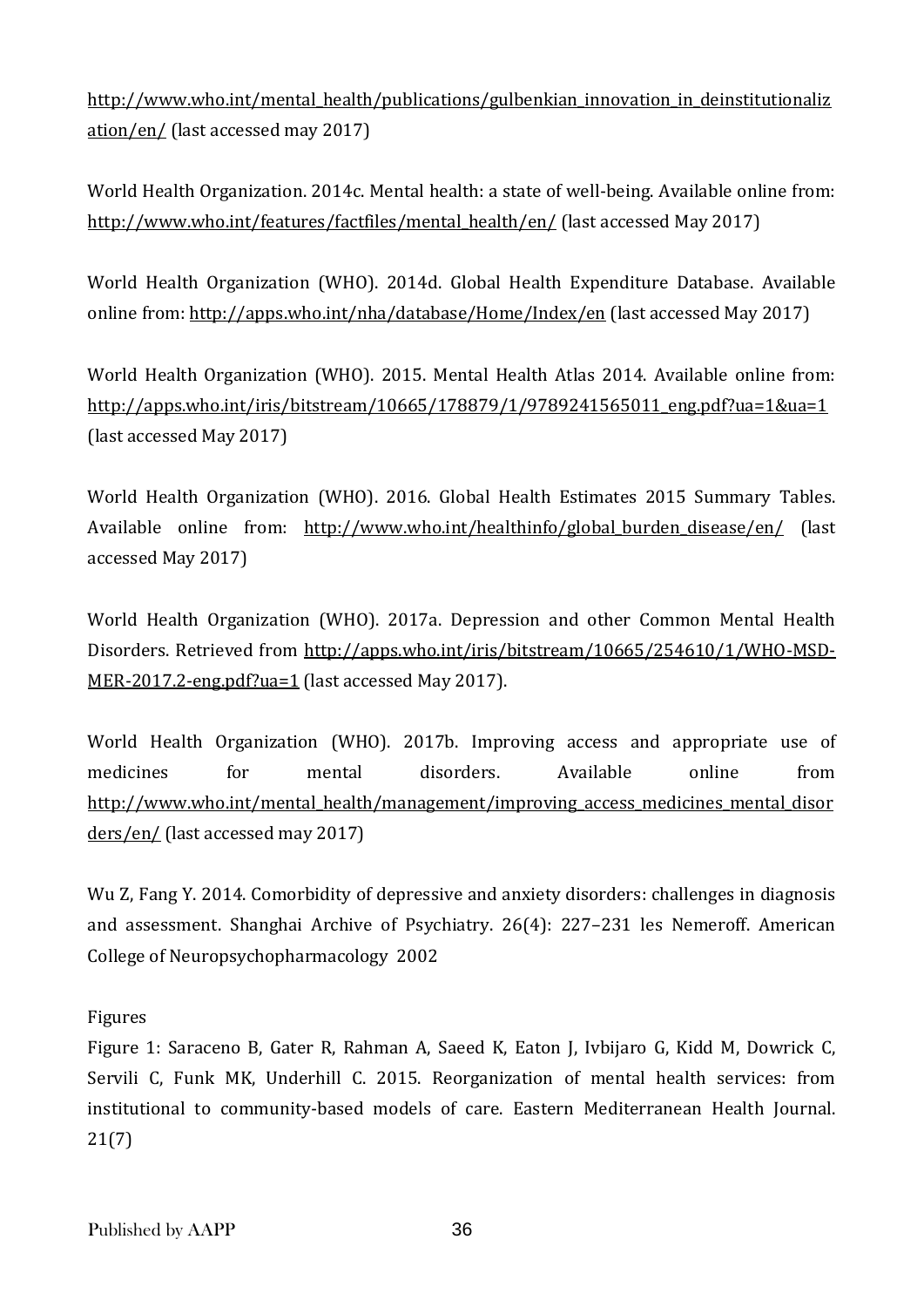Figure 2: Murray LK, Dorsey S, Bolton P, Jordans MJD, Rahman A, Bass J, Verdeli H. 2011. Building capacity in mental health interventions in low resource countries: An apprenticeship model for training local providers. International Journal of Mental Health Systems. 5(30)

## **Recommended Readings**

### **Reports**:

### **Global 2013-2020 Mental Health Action Plan**

World Health Organization (WHO). 2013. Mental health action plan 2013-2020. Available online from: [http://apps.who.int/iris/bitstream/10665/89966/1/9789241506021\\_eng.pdf?ua=1](http://apps.who.int/iris/bitstream/10665/89966/1/9789241506021_eng.pdf?ua=1) (last

accessed May 2017)

### **On CETA**

Murray LK, Dorsey S, Haroz E, Lee C, Alsiary MM, Haydary A, Weiss WM, Bolton P. 2014. A Common Elements Treatment Approach for Adult Mental Health Problems in Low- and Middle-Income Countries. Cognitive and Behavioural Practice . 21(2):111-123

### **On Stigma**

Semrau M, Evans-Lacko S, Koschorke M, Ashenafi L, Thornicroft G. 2015. Stigma and discrimination related to mental illness in low- and middle-income countries. Epidemiology and Psychiatric Sciences. 24:382-394

### **On Mental Health Disorders in LMICs**

Saxena S, Thornicroft G, Knapp M, Whiteford H. 2007. Resources for mental health: scarcity, inequity, and inefficiency. Lancet. 370: 878–89

### **On Integration into Priority Care**

Patel V, Belkin GS, Chockalingam A, Cooper J, Saxena S, Unützer J. 2013. Grand Challenges: Integrating Mental Health Services into Priority Health Care Platforms. PLoS Medicine. 10(5)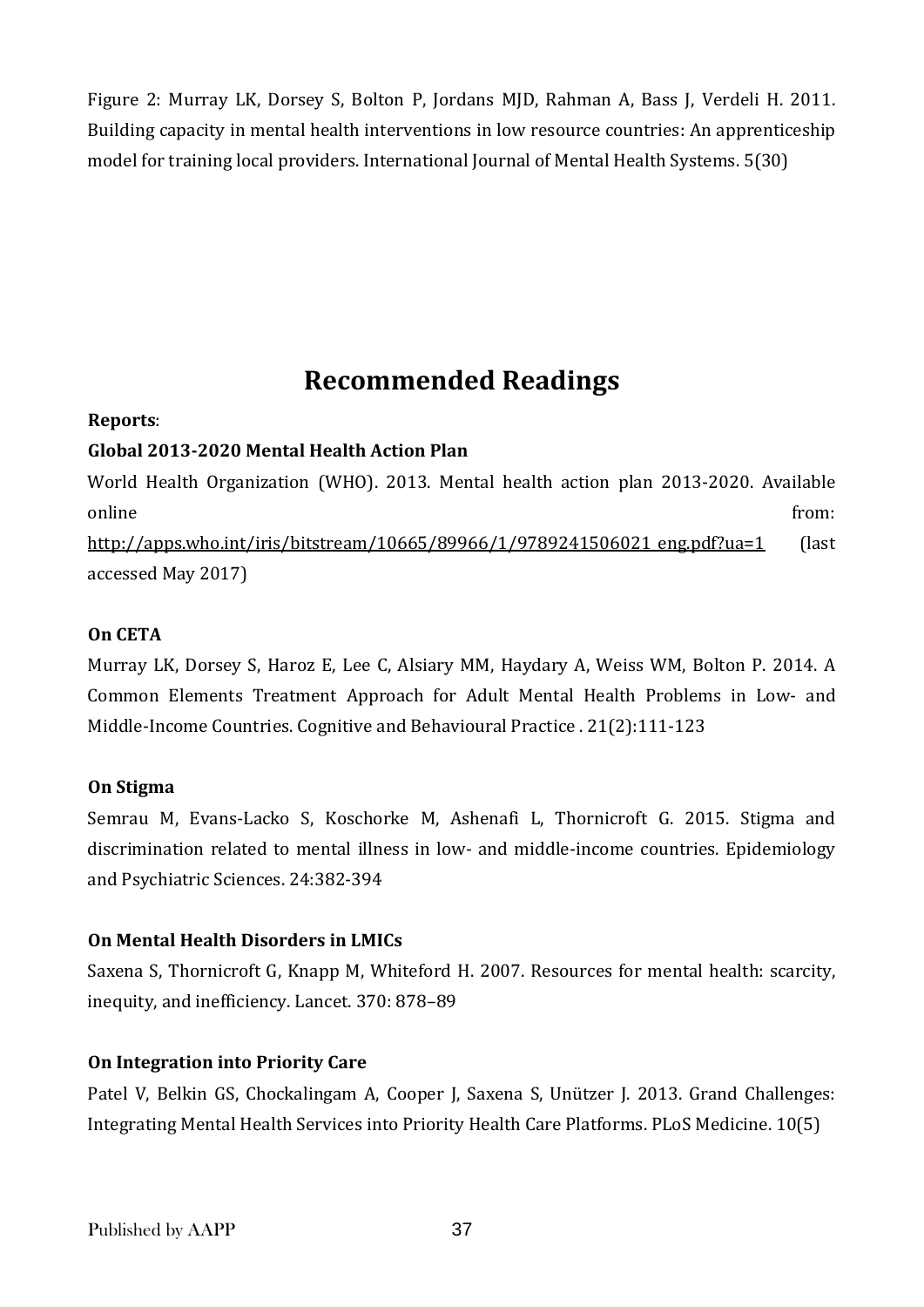### **On Integration into Primary Care**

World Health Organization (WHO). 2008. Integrating Mental Health into Primary Care: a Global **Perspective.** Available **and** *Available* online from: [http://apps.who.int/iris/bitstream/10665/43935/1/9789241563680\\_eng.pdf.](http://apps.who.int/iris/bitstream/10665/43935/1/9789241563680_eng.pdf) (last accessed May 2017)

### **On Human Resources**

Kakuma R, Minas H, van Ginneken N, Dal Poz MR, Desiraju K, Morris JE, Saxena S, Scheffler RM. 2011. Human resources for mental health care: current situation and strategies for action. Lancet. 378:1654–63

### **On Deinstitutionalization**

World Health Organization (WHO). 2014. Innovation in deinstitutionalization: a WHO expert survey. The survey online that the survey. The Available survey and the set online from: [http://www.who.int/mental\\_health/publications/gulbenkian\\_innovation\\_in\\_deinstitutionaliz](http://www.who.int/mental_health/publications/gulbenkian_innovation_in_deinstitutionalization/en/) [ation/en/](http://www.who.int/mental_health/publications/gulbenkian_innovation_in_deinstitutionalization/en/) (last accessed may 2017)

### **Other media**

Mental Health for All by Involving All | Vikram Patel | TED Talks <https://www.youtube.com/watch?v=yzm4gpAKrBk>

Mental Health Innovation Network <http://www.mhinnovation.net/>

Movement for Global Mental Health <http://www.globalmentalhealth.org/>